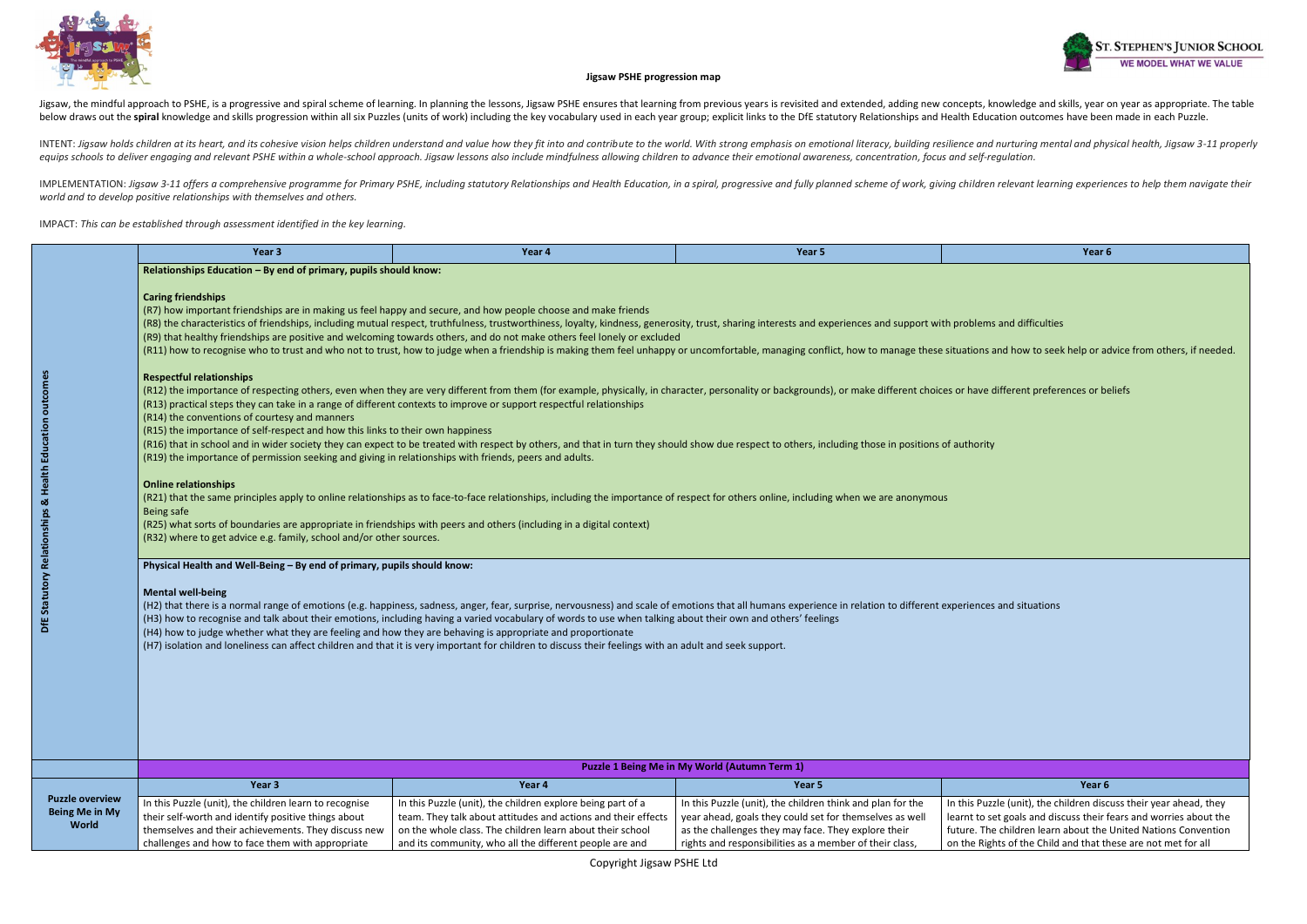worldwide. They discuss their choices and actions and se can have far-reaching effects, locally and globally. The learn about their own behaviour and how their choices It in rewards and consequences and how they feel about y explore an individual's behaviour and the impact it can a group. They learn talk about democracy, how it the school and how they can contribute towards it. They the Jigsaw Charter and set up their Jigsaw Journals.

|                                                            | positivity. The children learn about the need for rules                                                                                                                                                                                                                                                                                      | what their roles are. They discuss democracy and link this to                                                                                                                                                                                                                                                                                                                                                                                                | school, wider community and the country they live in.                                                                                                                                                                                                                                                                                                                                                                                                      | children v |
|------------------------------------------------------------|----------------------------------------------------------------------------------------------------------------------------------------------------------------------------------------------------------------------------------------------------------------------------------------------------------------------------------------------|--------------------------------------------------------------------------------------------------------------------------------------------------------------------------------------------------------------------------------------------------------------------------------------------------------------------------------------------------------------------------------------------------------------------------------------------------------------|------------------------------------------------------------------------------------------------------------------------------------------------------------------------------------------------------------------------------------------------------------------------------------------------------------------------------------------------------------------------------------------------------------------------------------------------------------|------------|
|                                                            | and how these relate to rights and responsibilities.                                                                                                                                                                                                                                                                                         | their own School Council, what its purpose is and how it                                                                                                                                                                                                                                                                                                                                                                                                     | The children learn about their own behaviour and its                                                                                                                                                                                                                                                                                                                                                                                                       | how thes   |
|                                                            | They explore choices and consequences, working                                                                                                                                                                                                                                                                                               | works. The children learn about group work, the different                                                                                                                                                                                                                                                                                                                                                                                                    | impact on a group as well as choices, rewards,                                                                                                                                                                                                                                                                                                                                                                                                             | children I |
|                                                            | collaboratively and seeing things from other people's                                                                                                                                                                                                                                                                                        | roles people can have, how to make positive contributions,                                                                                                                                                                                                                                                                                                                                                                                                   | consequences and the feelings associated with each.                                                                                                                                                                                                                                                                                                                                                                                                        | can resul  |
|                                                            | points of view. The children learn about different                                                                                                                                                                                                                                                                                           | how to make collective decisions and how to deal with                                                                                                                                                                                                                                                                                                                                                                                                        | They also learn about democracy, how it benefits the                                                                                                                                                                                                                                                                                                                                                                                                       | this. They |
|                                                            | feelings and the ability to recognise these feelings in                                                                                                                                                                                                                                                                                      | conflict. They also learn about considering other people's                                                                                                                                                                                                                                                                                                                                                                                                   | school and how they can contribute towards it. They                                                                                                                                                                                                                                                                                                                                                                                                        | have on a  |
|                                                            | themselves and others. They set up their Jigsaw                                                                                                                                                                                                                                                                                              | feelings. They refresh their Jigsaw Charter and set up their                                                                                                                                                                                                                                                                                                                                                                                                 | revisit the Jigsaw Charter and set up their Jigsaw                                                                                                                                                                                                                                                                                                                                                                                                         | benefits t |
|                                                            | Journals and establish the Jigsaw Charter.                                                                                                                                                                                                                                                                                                   | Jigsaw Journals.                                                                                                                                                                                                                                                                                                                                                                                                                                             | Journals.                                                                                                                                                                                                                                                                                                                                                                                                                                                  | establish  |
| <b>Taught knowledge</b><br>(Key objectives are<br>in bold) | Know that the school has a shared set of<br>values<br>Know why rules are needed and how these<br>relate to choices and consequences<br>Know that actions can affect others' feelings<br>Know that others may hold different views<br>Understand that they are important<br>Know what a personal goal is<br>Understanding what a challenge is | Know their place in the school community<br>Know what democracy is (applied to pupil voice in<br>school)<br>Know how groups work together to reach a<br><b>consensus</b><br>Know that having a voice and democracy benefits<br>the school community<br>Know how individual attitudes and actions make a<br>difference to a class<br>Know about the different roles in the school<br>community<br>Know that their own actions affect themselves and<br>others | Understand how democracy and having a<br>voice benefits the school community<br>Understand how to contribute towards the<br>democratic process<br>Understand the rights and responsibilities<br>associated with being a citizen in the wider<br>community and their country<br>Know how to face new challenges positively<br>Understand how to set personal goals<br>Know how an individual's behaviour can affect<br>a group and the consequences of this |            |

• **Know about children's universal rights (United Nations Convention on the Rights of the Child)** 

- **Know about the lives of children in other parts of the world**
- **Know that personal choices can affect others locally and globally**
- Know how to set goals for the year ahead
- Understand what fears and worries are
- Understand that their own choices result in different consequences and rewards
- Understand how democracy and having a voice benefits the school community
- Understand how to contribute towards the democratic process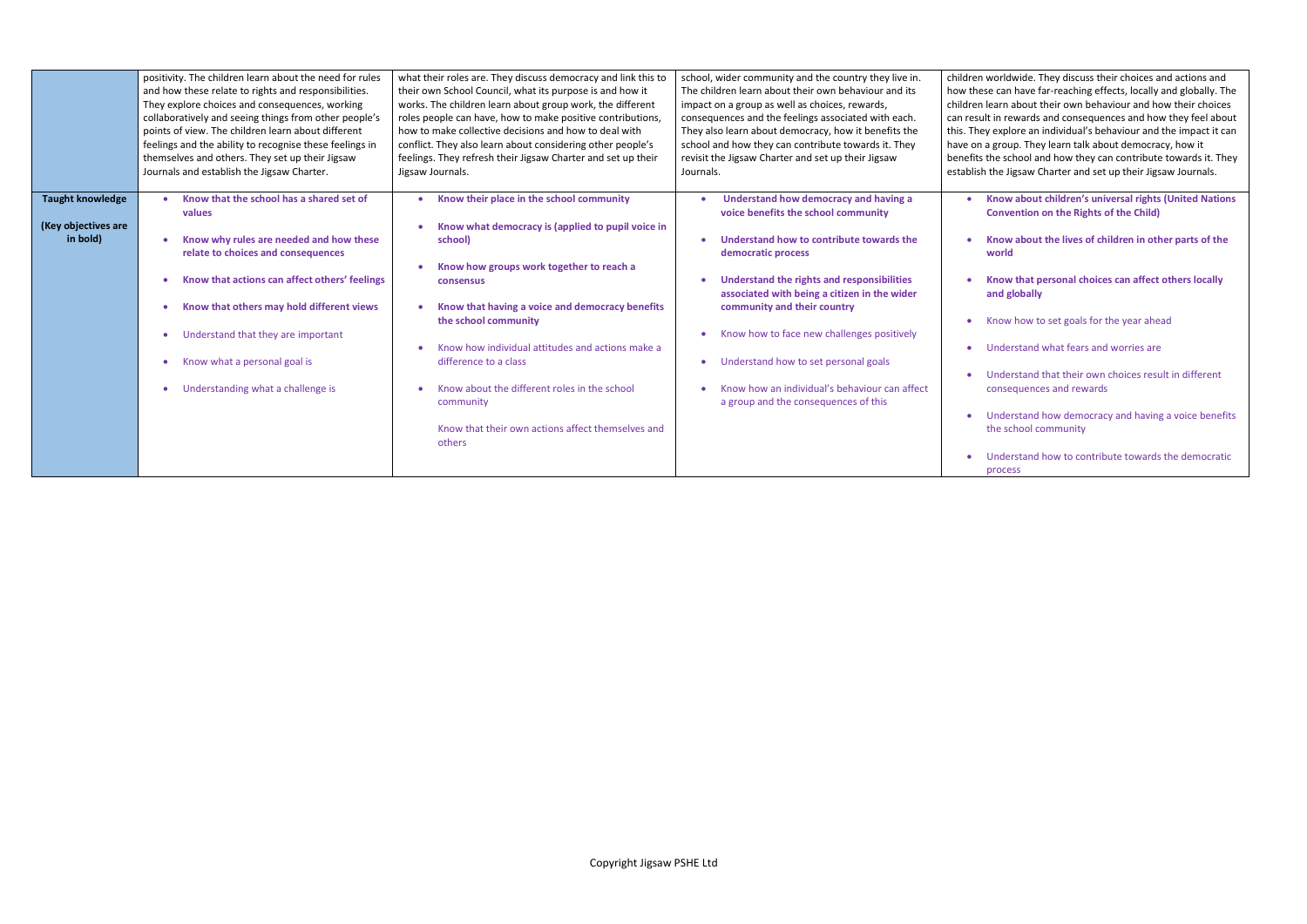Copyright Jigsaw PSHE Ltd

| <b>Social and</b><br><b>Emotional skills</b><br>(Key objectives are<br>in bold) | Make other people feel valued<br>Develop compassion and empathy for<br>others<br>Be able to work collaboratively<br>Recognise self-worth<br>Identify personal strengths<br>$\bullet$<br>Be able to set a personal goal<br>$\bullet$<br>Recognise feelings of happiness, sadness,<br>$\bullet$<br>worry and fear in themselves and others | Identify the feelings associated with being<br>included or excluded<br>Be able to take on a role in a group discussion /<br>$\bullet$<br>task and contribute to the overall outcome<br>Know how to regulate my emotions<br>Can make others feel cared for and welcome<br>Recognise the feelings of being motivated or<br>$\bullet$<br>unmotivated<br>Can make others feel valued and included<br>Understand why the school community benefits<br>$\bullet$<br>from a Learning Charter<br>Be able to help friends make positive choices | <b>Empathy for people whose lives are different</b><br>from their own<br>Consider their own actions and the effect they<br>have on themselves and others<br>Be able to work as part of a group, listening<br>and contributing effectively<br>Be able to identify what they value most about<br>school<br>Identify hopes for the school year<br>$\bullet$<br>Understand why the school community<br>benefits from a Learning Charter<br>Be able to help friends make positive choices<br>Know how to regulate my emotions | B<br>$\mathbf f$<br>D<br>$\mathbf 0$<br>$\bullet$ C<br>$\bullet$ $\bullet$ $\bullet$<br>$\bullet$ B<br>$\bullet$ K<br>– K<br>B |
|---------------------------------------------------------------------------------|------------------------------------------------------------------------------------------------------------------------------------------------------------------------------------------------------------------------------------------------------------------------------------------------------------------------------------------|----------------------------------------------------------------------------------------------------------------------------------------------------------------------------------------------------------------------------------------------------------------------------------------------------------------------------------------------------------------------------------------------------------------------------------------------------------------------------------------------------------------------------------------|--------------------------------------------------------------------------------------------------------------------------------------------------------------------------------------------------------------------------------------------------------------------------------------------------------------------------------------------------------------------------------------------------------------------------------------------------------------------------------------------------------------------------|--------------------------------------------------------------------------------------------------------------------------------|
| <b>Vocabulary</b>                                                               | Year 3<br>Consolidate KS1<br>Welcome, Valued, Achievements, Pleased, Personal<br>Goal, Acknowledge, Affirm, Emotions, Feelings,<br>Nightmare, Solutions, Support, Dream, Behaviour,<br>Fairness, Group Dynamics, Team Work, View Point,<br>Ideal School, Belong                                                                          | Year 4<br>Consolidate KS1 & Yr 3<br>Included, Excluded, Role, Job Description, School<br>Community, Democracy, Democratic, Decisions, Voting,<br>Authority, Contribution, Observer, UN Convention on Rights<br>of Child (UNCRC)                                                                                                                                                                                                                                                                                                        | Year 5<br>Consolidate KS1, Yrs 3 & 4<br>Ghana, West Africa, Cocoa Plantation, Cocoa Pods,<br>Machete, Community, Education, Wants, Needs,<br>Maslow, Empathy, Comparison, Opportunities,<br>Education, Empathise, Obstacles, Co-operation,<br>Collaboration, Legal, Illegal, Lawful, Laws, Participation,                                                                                                                                                                                                                | Challenge                                                                                                                      |

|   | Know own wants and needs                                                |
|---|-------------------------------------------------------------------------|
|   | Be able to compare their life with the lives of those less<br>fortunate |
|   | Demonstrate empathy and understanding towards<br>others                 |
|   | Can demonstrate attributes of a positive role-model                     |
|   | Can take positive action to help others                                 |
| ۰ | Be able to contribute towards a group task                              |
|   | Know what effective group work is                                       |
|   | Know how to regulate my emotions                                        |
|   | Be able to make others feel welcomed and valued                         |
|   |                                                                         |
|   |                                                                         |
|   |                                                                         |
|   |                                                                         |
|   |                                                                         |
|   | Year <sub>6</sub>                                                       |
|   | Consolidate KS1 & KS2                                                   |
|   | Challenge, Goal, Attitude, Citizen, Views, Opinion, Collective          |
|   |                                                                         |

**Celebrating Difference Puzzle – Autumn 2**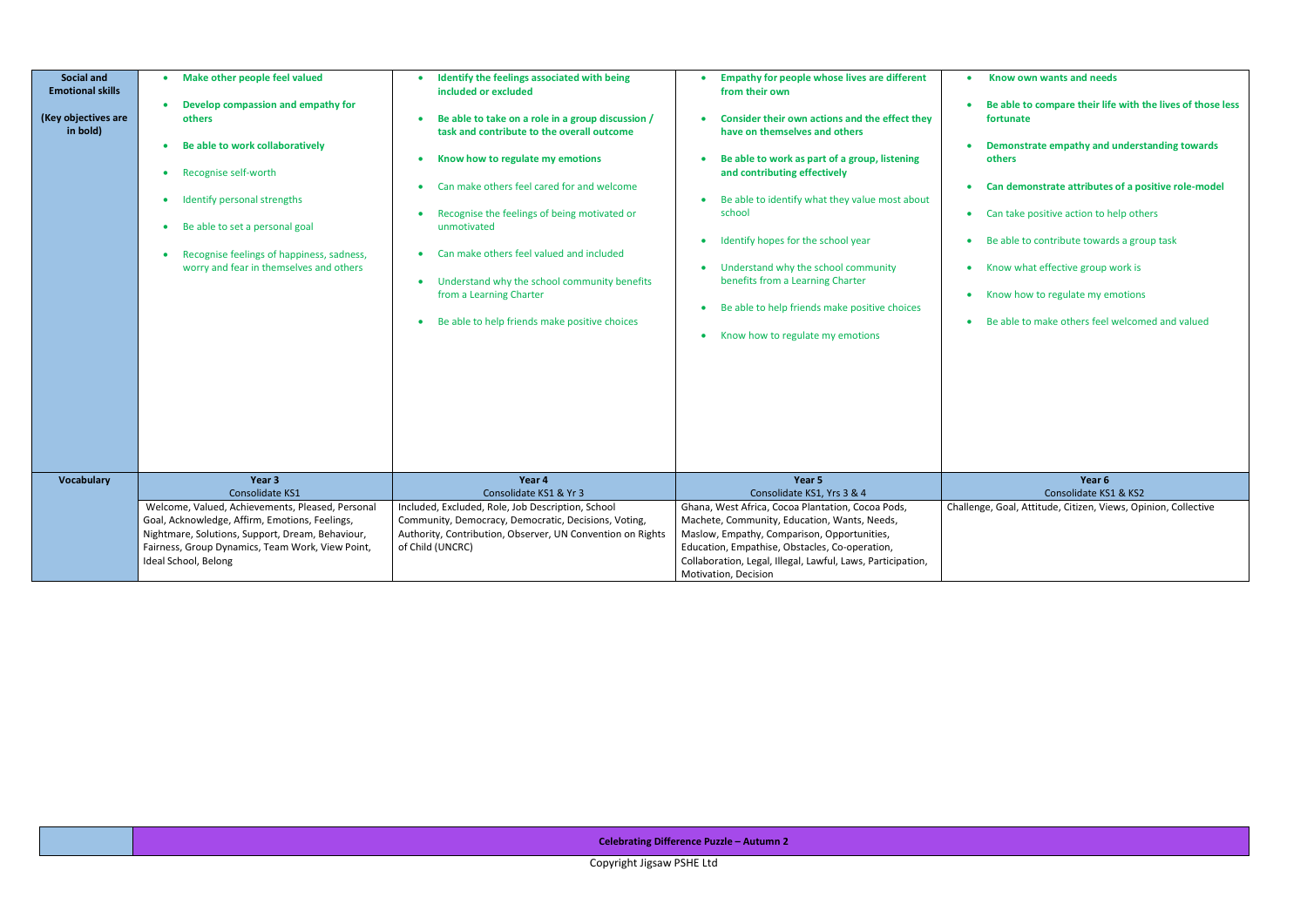| Year 3 | Year 4 | <b>Contract Contract Contract Contract Contract Contract Contract Contract Contract Contract Contract Contract Co</b><br>Year 5 | .<br>. |
|--------|--------|---------------------------------------------------------------------------------------------------------------------------------|--------|
|--------|--------|---------------------------------------------------------------------------------------------------------------------------------|--------|

**Relationships Education – By end of primary, pupils should know:**

### **Families and the people who care for me**

(R1) that families are important for children growing up because they can give love, security and stability

(R2) the characteristics of healthy family life, commitment to each other, including in times of difficulty, protection and care for children and other family members, the importance of spending time together and sharing e (R3) that others' families, either in school or in the wider world, sometimes look different from their family, but that they should respect those differences and know that other children's families are also characterised

(R4) that stable, caring relationships, which may be of different types, are at the heart of happy families, and are important for children's security as they grow up

(R5) that marriage represents a formal and legally recognised commitment of two people to each other which is intended to be lifelong

(R6) how to recognise if family relationships are making them feel unhappy or unsafe, and how to seek help or advice from others if needed.

### **Caring friendships**

(R7) how important friendships are in making us feel happy and secure, and how people choose and make friends

(R8) the characteristics of friendships, including mutual respect, truthfulness, trustworthiness, loyalty, kindness, generosity, trust, sharing interests and experiences and support with problems and difficulties (R9) that healthy friendships are positive and welcoming towards others, and do not make others feel lonely or excluded

(R10) that most friendships have ups and downs, and that these can often be worked through so that the friendship is repaired or even strengthened, and that resorting to violence is never right (R11) how to recognise who to trust and who not to trust, how to judge when a friendship is making them feel unhappy or uncomfortable, managing conflict, how to manage these situations and how to seek help or advice from o

## **Respectful relationships**

(R12) the importance of respecting others, even when they are very different from them (for example, physically, in character, personality or backgrounds), or make different choices or have different preferences or beliefs (R13) practical steps they can take in a range of different contexts to improve or support respectful relationships

(R14) the conventions of courtesy and manners

(R16) that in school and in wider society they can expect to be treated with respect by others, and that in turn they should show due respect to others, including those in positions of authority

(H9) where and how to seek support (including recognising the triggers for seeking support), including whom in school they should speak to if they are worried about their own or someone else's mental well-being or ability emotions (including issues arising online).

(H13) how to consider the effect of their online actions on others and know how to recognise and display respectful behaviour online and the importance of keeping personal information private (H14) why social media, some c and online gaming, for example, are age restricted

(R17) about different types of bullying (including cyberbullying), the impact of bullying, responsibilities of bystanders (primarily reporting bullying to an adult) and how to get help

(R18) what a stereotype is, and how stereotypes can be unfair, negative or destructive

(R19) the importance of permission seeking and giving in relationships with friends, peers and adults.

### **Online relationships**

(R20) that people sometimes behave differently online, including by pretending to be someone they are not

(R21) that the same principles apply to online relationships as to face-to-face relationships, including the importance of respect for others online including when we are anonymous

(R22) the rules and principles for keeping safe online, how to recognise risks, harmful content and contact, and how to report them

(R23) how to critically consider their online friendships and sources of information including awareness of the risks associated with people they have never met.

### **Being safe**

(R25) what sorts of boundaries are appropriate in friendships with peers and others (including in a digital context)

(R29) how to recognise and report feelings of being unsafe or feeling bad about any adult

- (R30) how to ask for advice or help for themselves or others, and to keep trying until they are heard
- (R31) how to report concerns or abuse, and the vocabulary and confidence needed to do so
- (R32) where to get advice e.g. family, school and/or other sources.

# **Physical Health and Well-Being – By end of primary, pupils should know:**

### **Mental well-being**

(H2) that there is a normal range of emotions (e.g. happiness, sadness, anger, fear, surprise, nervousness) and scale of emotions that all humans experience in relation to different experiences and situations (H3) how to recognise and talk about their emotions, including having a varied vocabulary of words to use when talking about their own and others' feelings

(H4) how to judge whether what they are feeling and how they are behaving is appropriate and proportionate

(H7) isolation and loneliness can affect children and that it is very important for children to discuss their feelings with an adult and seek support

(H8) that bullying (including cyberbullying) has a negative and often lasting impact on mental well-being

### **Internet safety and harms**

(H15) that the internet can also be a negative place where online abuse, trolling, bullying and harassment can take place, which can have a negative impact on mental health (H17) where and how to report concerns and get support with issues online.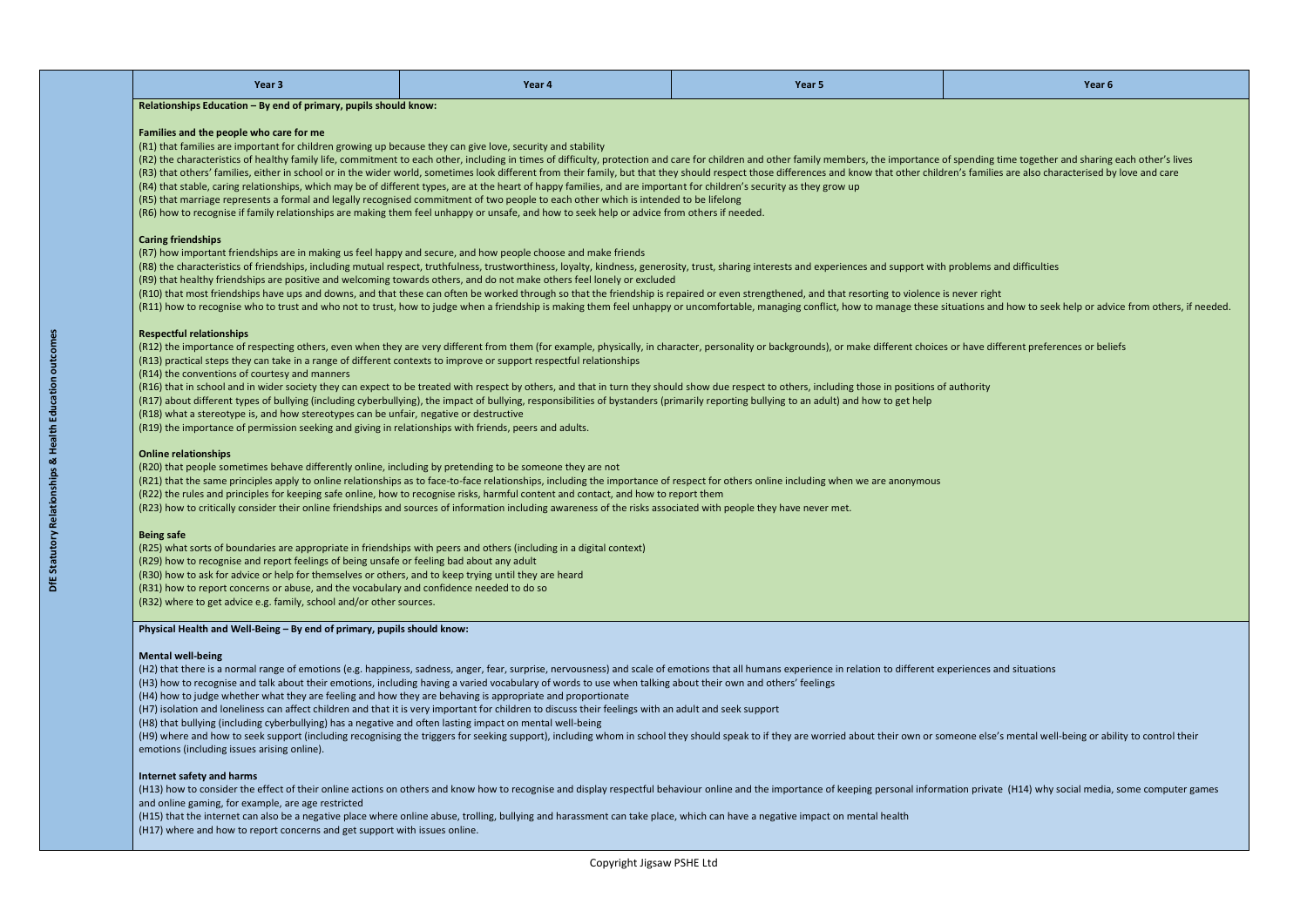Puzzle (unit), the children discuss differences and ties and that, for some people, being different is difficult. Idren learn about bullying and how people can have over others in a group. They discover strategies for with this as well as wider bullying issues. The children bout people with disabilities and look at specific les of disabled people who have amazing lives and ements.

| <b>Puzzle overview</b>                                        | Year <sub>3</sub>                                                                                                                                                                                                                                                                                                                                                                                                                                                                                                                                                                                                                                                                                                                               | Year 4                                                                                                                                                                                                                                                                                                                                                                                                                                                                                                                                                                                                                                                            | Year <sub>5</sub>                                                                                                                                                                                                                                                                                                                                                                                                                                                                                                                                                               | Year 6                                                                                                                                                                                                                                                                                                           |
|---------------------------------------------------------------|-------------------------------------------------------------------------------------------------------------------------------------------------------------------------------------------------------------------------------------------------------------------------------------------------------------------------------------------------------------------------------------------------------------------------------------------------------------------------------------------------------------------------------------------------------------------------------------------------------------------------------------------------------------------------------------------------------------------------------------------------|-------------------------------------------------------------------------------------------------------------------------------------------------------------------------------------------------------------------------------------------------------------------------------------------------------------------------------------------------------------------------------------------------------------------------------------------------------------------------------------------------------------------------------------------------------------------------------------------------------------------------------------------------------------------|---------------------------------------------------------------------------------------------------------------------------------------------------------------------------------------------------------------------------------------------------------------------------------------------------------------------------------------------------------------------------------------------------------------------------------------------------------------------------------------------------------------------------------------------------------------------------------|------------------------------------------------------------------------------------------------------------------------------------------------------------------------------------------------------------------------------------------------------------------------------------------------------------------|
| <b>Celebrating</b><br><b>Difference</b>                       | In this Puzzle (unit), the children learn about families,<br>that they are all different and that sometimes they fall<br>out with each other. The children practise methods to<br>calm themselves down and discuss the 'Solve it<br>together' technique. The children revisit the topic of<br>bullying and discuss being a witness (bystander); they<br>discover how a witness has choices and how these<br>choices can affect the bullying that is taking place. The<br>children also talk about using problem-solving<br>techniques in bullying situations. They discuss name-<br>calling and practise choosing not to use hurtful words.<br>They also learn about giving and receiving compliments<br>and the feelings associated with this. | In this Puzzle (unit), the children consider the concept of<br>judging people by their appearance, of first impressions<br>and of what influences their thinking on what is normal.<br>They explore more about bullying, including online<br>bullying and what to do if they suspect or know that it is<br>taking place. They discuss the pressures of being a witness<br>and why some people choose to join in or choose to not<br>tell anyone about what they have seen. The children<br>share their own uniqueness and what is special about<br>themselves. They talk about first impressions and when<br>their own first impressions of someone have changed. | In this Puzzle (unit), the children explore culture and<br>cultural differences. They link this to racism, debating what<br>it is and how to be aware of their own feelings towards<br>people from different cultures. They revisit the topic of<br>bullying and discuss rumour spreading and name-calling.<br>The children learn that there are direct and indirect ways<br>of bullying as well as ways to encourage children to not<br>using bullying behaviours. The children consider happiness<br>regardless of material wealth and respecting other<br>people's cultures. | In this Puzzle (unit), the children dis<br>similarities and that, for some peop<br>The children learn about bullying ar<br>power over others in a group. They<br>dealing with this as well as wider bu<br>learn about people with disabilities<br>examples of disabled people who h<br>achievements.             |
| <b>Taught</b><br>knowledge<br>(Key objectives<br>are in bold) | Know what it means to be a witness to<br>$\bullet$<br>bullying and that a witness can make the<br>situation worse or better by what they do<br>Know that conflict is a normal part of<br>$\bullet$<br>relationships<br>Know that some words are used in hurtful<br>$\bullet$<br>ways and that this can have consequences<br>Know why families are important<br>$\bullet$<br>Know that everybody's family is different<br>Know that sometimes family members don't<br>$\bullet$<br>get along and some reasons for this                                                                                                                                                                                                                           | Know that some forms of bullying are harder to<br>identify e.g. tactical ignoring, cyber-bullying<br>Know the reasons why witnesses sometimes<br>join in with bullying and don't tell anyone<br>Know that sometimes people make<br>assumptions about a person because of the way<br>they look or act<br>Know there are influences that can affect how<br>we judge a person or situation<br>Know what to do if they think bullying is or might<br>be taking place<br>Know that first impressions can change                                                                                                                                                        | Know external forms of support in regard to<br>bullying e.g. Childline<br>Know that bullying can be direct and indirect<br>Know what racism is and why it is unacceptable<br>Know what culture means<br>Know that differences in culture can sometimes<br>be a source of conflict<br>Know that rumour-<br>spreading is a form of bullying online and offline<br>Know how their life is different from the lives of<br>children in the developing world                                                                                                                          | Know that people can hol<br>individually or in a group<br>Know that power can play<br>conflict situation<br>Know that there are differ<br>normal' and where these<br>Know that difference can<br>well as conflict<br>Know that being different<br>Know why some people ch<br>Know that people with disa<br>lives |

- **Know that people can hold power over others individually or in a group**
- **Know that power can play a part in a bullying or conflict situation**
- **Know that there are different perceptions of 'being normal' and where these might come from**
- **Know that difference can be a source of celebration as well as conflict**
- Know that being different could affect someone's life
- Know why some people choose to bully others
- Know that people with disabilities can lead amazing lives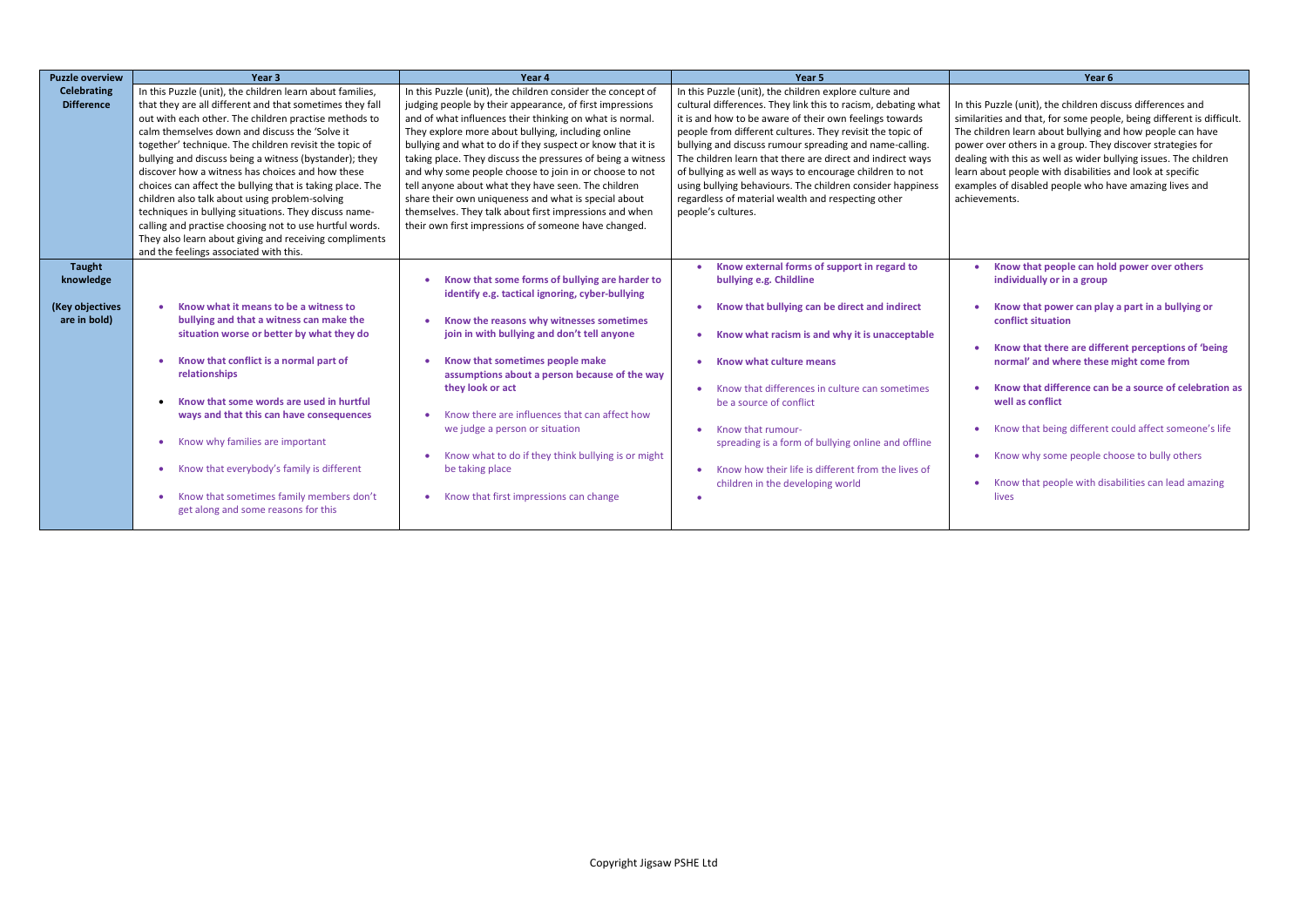| <b>Social and</b><br><b>Emotional skills</b><br>(Key objectives<br>are in bold) | Use the 'Solve it together' technique to calm<br>and resolve conflicts with friends and family<br>Be able to 'problem-solve' a bullying situation<br>accessing appropriate support if necessary<br>Be able to show appreciation for their families,<br>parents and carers<br>Empathise with people who are bullied<br>$\bullet$<br>Employ skills to support someone who is bullied<br>Be able to recognise, accept and give<br>compliments<br>Recognise feelings associated with receiving a<br>compliment | Be comfortable with the way they look<br>Try to accept people for who they are<br>Be non-judgemental about others who are<br>different<br>Identify influences that have made them think or<br>feel positively/negatively about a situation<br>Identify feelings that a bystander might feel in a<br>bullying situation<br>Identify reasons why a bystander might join in<br>with bullying<br>Revisit the 'Solve it together' technique to<br>practise conflict and bullying scenarios<br>Identify their own uniqueness<br>Identify when a first impression they had was<br>right or wrong | Appreciate the value of happiness regardless of<br>material wealth<br>Identify their own culture and different cultures<br>within their class community<br>Identify their own attitudes about people from<br>different faith and cultural backgrounds<br>Develop respect for cultures different from their<br>own<br>Identify a range of strategies for managing their<br>own feelings in bullying situations<br>Identify some strategies to encourage children<br>who use bullying behaviours to make other<br>choices<br>Be able to support children who are being bullied | Empathise with people who are different and be<br>aware of my own feelings towards them<br>Identify feelings associated with being excluded<br>Be able to recognise when someone is exerting power<br>negatively in a relationship<br>Be able to vocalise their thoughts and feelings about<br>prejudice and discrimination and why it happens<br>Use a range of strategies when involved in a bullying<br>situation or in situations where difference is a source of<br>conflict<br>Identify different feelings of the bully, bullied and<br>bystanders in a bullying scenario<br>Appreciate people for who they are<br>• Show empathy |
|---------------------------------------------------------------------------------|------------------------------------------------------------------------------------------------------------------------------------------------------------------------------------------------------------------------------------------------------------------------------------------------------------------------------------------------------------------------------------------------------------------------------------------------------------------------------------------------------------|-------------------------------------------------------------------------------------------------------------------------------------------------------------------------------------------------------------------------------------------------------------------------------------------------------------------------------------------------------------------------------------------------------------------------------------------------------------------------------------------------------------------------------------------------------------------------------------------|------------------------------------------------------------------------------------------------------------------------------------------------------------------------------------------------------------------------------------------------------------------------------------------------------------------------------------------------------------------------------------------------------------------------------------------------------------------------------------------------------------------------------------------------------------------------------|-----------------------------------------------------------------------------------------------------------------------------------------------------------------------------------------------------------------------------------------------------------------------------------------------------------------------------------------------------------------------------------------------------------------------------------------------------------------------------------------------------------------------------------------------------------------------------------------------------------------------------------------|
|                                                                                 | Year 3<br>Consolidate KS1                                                                                                                                                                                                                                                                                                                                                                                                                                                                                  | Year 4<br>Consolidate KS1 & Yr 3                                                                                                                                                                                                                                                                                                                                                                                                                                                                                                                                                          | Year 5<br>Consolidate KS1, Yrs 3 & 4                                                                                                                                                                                                                                                                                                                                                                                                                                                                                                                                         | Year 6<br>Consolidate KS1 & KS2                                                                                                                                                                                                                                                                                                                                                                                                                                                                                                                                                                                                         |
| Vocabulary                                                                      | Loving, Caring, Safe, Connected, Conflict, Solve It<br>Together, Solutions, Resolve, Witness, Bystander,<br>Bullying, Gay, Feelings, Tell, Consequences, Hurtful,<br>Compliment,                                                                                                                                                                                                                                                                                                                           | Character, Judgement, Surprised, Different, Appearance,<br>Accept, Influence, Opinion, Attitude, Secret, Deliberate,<br>On purpose, Bystander, Witness, Problem-solve, Cyber<br>bullying, Text message, Website, Troll, Physical features,<br>Impression, Changed                                                                                                                                                                                                                                                                                                                         | Culture, Conflict, Similarity, Belong, Culture Wheel, Racism,<br>Colour, Race, Discrimination, Ribbon, Rumour, Name-<br>calling, Racist, Homophobic, Cyber bullying, Texting,<br>Problem solving, Indirect, Direct, Happiness, Developing<br>World, Celebration, Artefacts, Display, Presentation                                                                                                                                                                                                                                                                            | Normal, Ability, Disability, Visual impairment, Empathy,<br>Perception, Medication, Vision, Blind, Diversity, Transgender,<br>Gender Diversity, Courage, Fairness, Rights, Responsibilities,<br>Power, Struggle, Imbalance, Harassment, Direct, Indirect,<br>Argument, Recipient, Para-Olympian, Achievement, Accolade,<br>Perseverance, Sport, Admiration, Stamina, Celebration                                                                                                                                                                                                                                                        |

|                      |        | Dreams and Goals Puzzle – Spring 1 |       |  |
|----------------------|--------|------------------------------------|-------|--|
| $\Box$ ۹ → ۹ ۵ → ۹ ا | Year 3 | Year 4                             | Year. |  |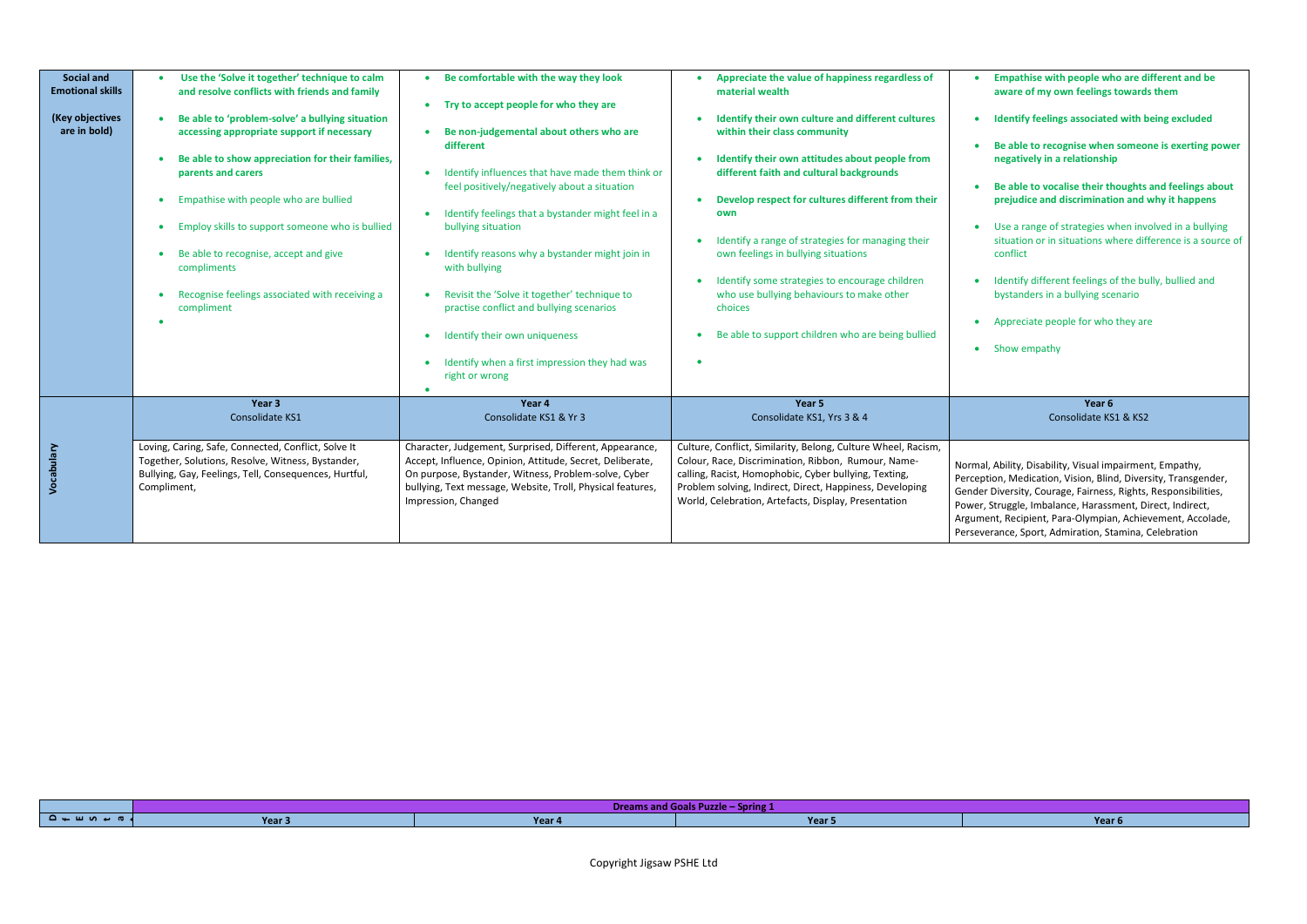different preferences or beliefs

 $($  (R17) about different types of bullying (including

is Puzzle, the children share their own strengths and ier stretching themselves by setting challenging and stic goals. They discuss the learning steps they will need ke as well as talking about how to stay motivated. The ren reflect on various global issues and explore places re people may be suffering or living in difficult situations; t doing this, they reflect on their own emotions linked to earning. The children also discover what they think their mates like and admire about them, as well as working on g others praise and compliments.

| <b>Respectful relationships</b><br>(R14) the conventions of courtesy and manners<br><b>Being safe</b>                                                                                                                                                                                                                                                                                                                                                                                                                                                                                                                                                                                                                                                                                                                                                            |                                                                                                                                                                                                                                                                                                                                                                                                                                                                  |                                                                                                                                                                                                                                                                                                                                                                                                                                                                                               |                                                                                                                                                                                                                                                                                                                                                                                                                                                                                                                                                                                                         |  |
|------------------------------------------------------------------------------------------------------------------------------------------------------------------------------------------------------------------------------------------------------------------------------------------------------------------------------------------------------------------------------------------------------------------------------------------------------------------------------------------------------------------------------------------------------------------------------------------------------------------------------------------------------------------------------------------------------------------------------------------------------------------------------------------------------------------------------------------------------------------|------------------------------------------------------------------------------------------------------------------------------------------------------------------------------------------------------------------------------------------------------------------------------------------------------------------------------------------------------------------------------------------------------------------------------------------------------------------|-----------------------------------------------------------------------------------------------------------------------------------------------------------------------------------------------------------------------------------------------------------------------------------------------------------------------------------------------------------------------------------------------------------------------------------------------------------------------------------------------|---------------------------------------------------------------------------------------------------------------------------------------------------------------------------------------------------------------------------------------------------------------------------------------------------------------------------------------------------------------------------------------------------------------------------------------------------------------------------------------------------------------------------------------------------------------------------------------------------------|--|
| Physical Health and Well-Being - By end of primary, pupils should know:<br><b>Mental well-being</b><br>(H1) that mental well-being is a normal part of daily life, in the same way as physical health<br>(H2) that there is a normal range of emotions (e.g. happiness, sadness, anger, fear, surprise, nervousness) and scale of emotions that all humans experience in relation to different experiences and situations<br>(H3) how to recognise and talk about their emotions, including having a varied vocabulary of words to use when talking about their own and others' feelings<br>(H4) how to judge whether what they are feeling and how they are behaving is appropriate and proportionate<br>(H7) isolation and loneliness can affect children and that it is very important for children to discuss their feelings with an adult and seek support. |                                                                                                                                                                                                                                                                                                                                                                                                                                                                  |                                                                                                                                                                                                                                                                                                                                                                                                                                                                                               |                                                                                                                                                                                                                                                                                                                                                                                                                                                                                                                                                                                                         |  |
| Year 3                                                                                                                                                                                                                                                                                                                                                                                                                                                                                                                                                                                                                                                                                                                                                                                                                                                           | Year 4                                                                                                                                                                                                                                                                                                                                                                                                                                                           | Year 5                                                                                                                                                                                                                                                                                                                                                                                                                                                                                        | Year <sub>6</sub>                                                                                                                                                                                                                                                                                                                                                                                                                                                                                                                                                                                       |  |
| In this Puzzle, the children look at examples of people who<br>have overcome challenges to achieve success and discuss<br>what they can learn from these stories. The children identify<br>their own dreams and ambitions and discuss how it will feel<br>when they achieve them. They discuss facing learning<br>challenges and identify their own strategies for overcoming<br>these. The children consider obstacles that might stop them<br>from achieving their goals and how to overcome these.<br>They reflect on their progress and successes and identify<br>what they could do better next time.                                                                                                                                                                                                                                                       | In this Puzzle, the children consider their hopes and<br>dreams. They discuss how it feels when dreams don't<br>come true and how to cope with/overcome feelings of<br>disappointment. The children discuss making new<br>plans and setting new goals even if they have been<br>disappointed. The class explore group work and<br>overcoming challenges together. They reflect on their<br>successes and the feelings associated with overcoming<br>a challenge. | In this Puzzle, the children share their dreams and goals and<br>how they might need money to help them achieve them.<br>They consider jobs that people they know do, they look at<br>the fact that some jobs pay more money than others and<br>reflect on what types of jobs they might like to do when they<br>are older. The children look as the similarities and differences<br>between themselves (and their dreams and goals) and<br>someone from a different culture.                 | In this Puzzle, the children share th<br>further stretching themselves by s<br>realistic goals. They discuss the lea<br>to take as well as talking about how<br>children reflect on various global is<br>where people may be suffering or<br>whilst doing this, they reflect on th<br>this learning. The children also dise<br>classmates like and admire about t<br>giving others praise and complime                                                                                                                                                                                                  |  |
|                                                                                                                                                                                                                                                                                                                                                                                                                                                                                                                                                                                                                                                                                                                                                                                                                                                                  |                                                                                                                                                                                                                                                                                                                                                                                                                                                                  | Relationships Education - By end of primary, pupils should know:<br>(R13) practical steps they can take in a range of different contexts to improve or support respectful relationships<br>(R15) the importance of self-respect and how this links to their own happiness<br>(R19) the importance of permission seeking and giving in relationships with friends, peers and adults.<br>(R30) how to ask for advice or help for themselves or others, and to keep trying until they are heard. | (R12) the importance of respecting others, even when they are very different from them (for example, physically, in character, personality or backgrounds), or make different choices or have different preferences or belie<br>(R16) that in school and in wider society they can expect to be treated with respect by others, and that in turn they should show due respect to others, including those in positions of authority (R17) about different types<br>cyberbullying), the impact of bullying, responsibilities of bystanders (primarily reporting bullying to an adult) and how to get help |  |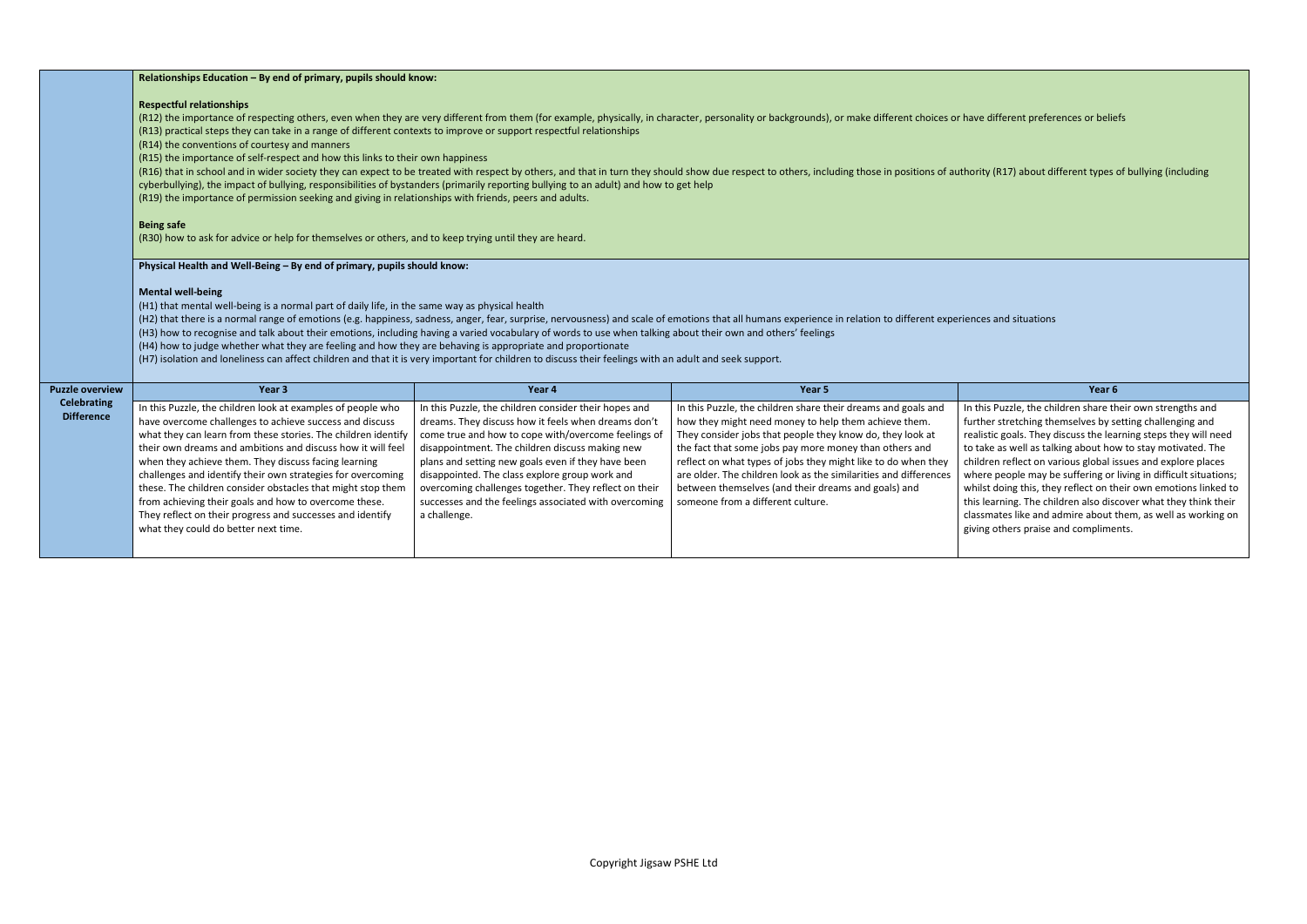| <b>Taught</b><br>knowledge<br>(Key objectives<br>are in bold)                   | Know that they are responsible for their own<br>learning<br>Know what an obstacle is and how they can<br>hinder achievement<br>Know how to take steps to overcome obstacles<br>Know what dreams and ambitions are important                                                                                                                                                                                                                                                                                                             | Know how to make a new plan and set new<br>goals even if they have been disappointed<br>Know how to work as part of a successful<br>group<br>Know how to share in the success of a group                                                                                                                                                                                                                                                                                                                                                                                                                                 | Know about a range of jobs that are carried out by<br>people I know<br>Know the types of job they might like to do when<br>they are older<br>Know that young people from different cultures<br>may have different dreams and goals                                                                                                                                                                                                                                                                                                                 | Know their own learning strengths<br>Know what their classmates like and admire about<br>them<br>• Know a variety of problems that the world is facing<br>Know some ways in which they could work with<br>others to make the world a better place                                                                                                                                                                                                                                                                    |
|---------------------------------------------------------------------------------|-----------------------------------------------------------------------------------------------------------------------------------------------------------------------------------------------------------------------------------------------------------------------------------------------------------------------------------------------------------------------------------------------------------------------------------------------------------------------------------------------------------------------------------------|--------------------------------------------------------------------------------------------------------------------------------------------------------------------------------------------------------------------------------------------------------------------------------------------------------------------------------------------------------------------------------------------------------------------------------------------------------------------------------------------------------------------------------------------------------------------------------------------------------------------------|----------------------------------------------------------------------------------------------------------------------------------------------------------------------------------------------------------------------------------------------------------------------------------------------------------------------------------------------------------------------------------------------------------------------------------------------------------------------------------------------------------------------------------------------------|----------------------------------------------------------------------------------------------------------------------------------------------------------------------------------------------------------------------------------------------------------------------------------------------------------------------------------------------------------------------------------------------------------------------------------------------------------------------------------------------------------------------|
|                                                                                 | to them<br>Know about specific people who have overcome<br>difficult challenges to achieve success<br>Know how they can best overcome learning<br>challenges                                                                                                                                                                                                                                                                                                                                                                            | Know what their own hopes and dreams are<br>$\bullet$<br>Know that hopes and dreams don't always<br>come true<br>Know that reflecting on positive and happy<br>experiences can help them to counteract                                                                                                                                                                                                                                                                                                                                                                                                                   | Know that they will need money to help them to<br>achieve some of their dreams<br>Know that different jobs pay more money than<br>others<br>Know that communicating with someone from a                                                                                                                                                                                                                                                                                                                                                            | Know what the learning steps are they need to take<br>to achieve their goal<br>• Know how to set realistic and challenging goals                                                                                                                                                                                                                                                                                                                                                                                     |
|                                                                                 | Know what their own strengths are as a learner<br>Know how to evaluate their own learning progress<br>and identify how it can be better next time                                                                                                                                                                                                                                                                                                                                                                                       | disappointment<br>Know how to work out the steps they need to<br>take to achieve a goal                                                                                                                                                                                                                                                                                                                                                                                                                                                                                                                                  | different culture means that they can learn from<br>them and vice versa<br>• Know ways that they can support young people in<br>their own culture and abroad                                                                                                                                                                                                                                                                                                                                                                                       |                                                                                                                                                                                                                                                                                                                                                                                                                                                                                                                      |
| <b>Social and</b><br><b>Emotional skills</b><br>(Key objectives<br>are in bold) | $\bullet$<br>Can break down a goal into small steps<br>$\bullet$<br>Can manage feelings of frustration linked to facing<br>obstacles<br>Imagine how it will feel when they achieve their<br>dream/ambition<br>Recognise other people's achievements in<br>$\bullet$<br>overcoming difficulties<br>Recognise how other people can help them to<br>$\bullet$<br>achieve their goals<br>Can share their success with others<br>Can store feelings of success (in their internal<br>$\bullet$<br>treasure chest) to be used at another time | Have a positive attitude<br>Can identify the feeling of disappointment<br>Be able to cope with disappointment<br>$\bullet$<br>Can identify what resilience is<br>$\bullet$<br>Can identify a time when they have felt<br>disappointed<br>• Can talk about their hopes and dreams and<br>the feelings associated with these<br>Help others to cope with disappointment<br>$\bullet$<br>Enjoy being part of a group challenge<br>$\bullet$<br>Can share their success with others<br>$\bullet$<br>Can store feelings of success (in their internal<br>$\bullet$<br>treasure chest) to be used at another time<br>$\bullet$ | • Verbalise what they would like their life to be like<br>when they are grown up<br>Appreciate the contributions made by people in<br>different jobs<br>Reflect on the differences between their own<br>learning goals and those of someone from a<br>different culture<br>Appreciate the differences between themselves<br>and someone from a different culture<br>Understand why they are motivated to make a<br>positive contribution to supporting others<br>Appreciate the opportunities learning and education<br>$\bullet$<br>can give them | Understand why it is important to stretch the<br>boundaries of their current learning<br>Be able to give praise and compliments to other<br>people when they recognise that person's<br>achievements<br>Empathise with people who are suffering or living in<br>difficult situations<br>• Set success criteria so that they know when they<br>have achieved their goal<br>Recognise the emotions they experience when they<br>consider people in the world who are suffering or<br>living in difficult circumstances |
| <b>Vocabulary</b>                                                               | Year 3<br>Consolidate KS1<br>Perseverance, Challenges, Success, Obstacles, Dreams,<br>Goals, Ambitions, Future, Aspirations, Garden, Decorate,<br>Enterprise, Design, Co-operation, Strengths, Motivated,<br>Enthusiastic, Excited, Efficient, Responsible, Frustration,<br>'Solve It Together' Technique, Solutions, Review, Learning,<br>Evaluate                                                                                                                                                                                     | Year 4<br>Consolidate KS1 & Yr 3<br>Hope, Determination, Resilience, Positive attitude,<br>Disappointment, Fears, Hurts, Positive experiences,<br>Plans, Cope, Help, Self-belief, Motivation,<br>Commitment, Enterprise                                                                                                                                                                                                                                                                                                                                                                                                  | Year 5<br>Consolidate KS1, Yrs 3 & 4<br>Feeling, Money, Grown Up, Adult, Lifestyle, Job, Career,<br>Profession, Money, Salary, Contribution, Society,<br>Determination, Motivation, Culture, Country, Sponsorship,<br>Communication, Support, Rallying, Team Work, Co-<br>operation, Difference                                                                                                                                                                                                                                                    | Year 6<br>Consolidate KS1 & KS2<br>Learning, Stretch, Personal, Realistic, Unrealistic, Success,<br>Criteria, Learning steps, Global issue, Suffering, Concern,<br>Hardship, Sponsorship, Empathy, Motivation, Admire,<br>Respect, Praise, Compliment, Contribution, Recognition                                                                                                                                                                                                                                     |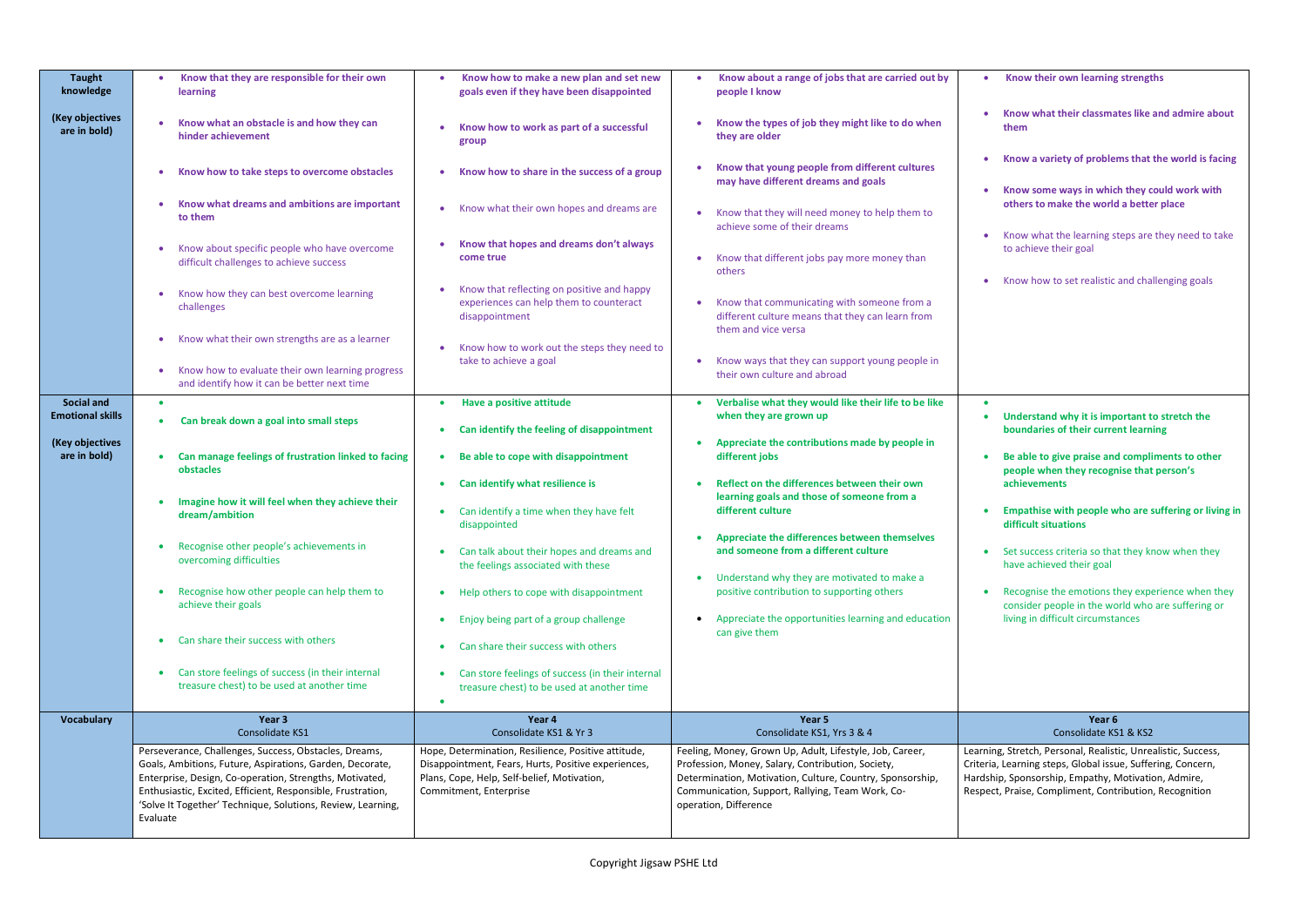and how to seek help or advice from others, if needed.

different preferences or beliefs

|                                                                                                                                                                                                                                                                                                                                                                                                                                                                                                                                                                                                                                                                                                                                                                                                                                                                                                                                                                                                                                                                                                                                                                                                                                                                                                                                                                                                                                                                                                                                                                                                                                                                                                                                                                                                                                                                                                                                                                                                                                                                                                                                                                                                                                                                                                                                                                                                                                                                                                                                                                                                                                                                                                                                                                                                                                                                                                                                                                                                                                                                                                                                                                                                                                                                                                                                                                                                                                                                                                                                                                |        | Healthy Me Puzzle - Spring 2 |                   |
|----------------------------------------------------------------------------------------------------------------------------------------------------------------------------------------------------------------------------------------------------------------------------------------------------------------------------------------------------------------------------------------------------------------------------------------------------------------------------------------------------------------------------------------------------------------------------------------------------------------------------------------------------------------------------------------------------------------------------------------------------------------------------------------------------------------------------------------------------------------------------------------------------------------------------------------------------------------------------------------------------------------------------------------------------------------------------------------------------------------------------------------------------------------------------------------------------------------------------------------------------------------------------------------------------------------------------------------------------------------------------------------------------------------------------------------------------------------------------------------------------------------------------------------------------------------------------------------------------------------------------------------------------------------------------------------------------------------------------------------------------------------------------------------------------------------------------------------------------------------------------------------------------------------------------------------------------------------------------------------------------------------------------------------------------------------------------------------------------------------------------------------------------------------------------------------------------------------------------------------------------------------------------------------------------------------------------------------------------------------------------------------------------------------------------------------------------------------------------------------------------------------------------------------------------------------------------------------------------------------------------------------------------------------------------------------------------------------------------------------------------------------------------------------------------------------------------------------------------------------------------------------------------------------------------------------------------------------------------------------------------------------------------------------------------------------------------------------------------------------------------------------------------------------------------------------------------------------------------------------------------------------------------------------------------------------------------------------------------------------------------------------------------------------------------------------------------------------------------------------------------------------------------------------------------------------|--------|------------------------------|-------------------|
| Year 3                                                                                                                                                                                                                                                                                                                                                                                                                                                                                                                                                                                                                                                                                                                                                                                                                                                                                                                                                                                                                                                                                                                                                                                                                                                                                                                                                                                                                                                                                                                                                                                                                                                                                                                                                                                                                                                                                                                                                                                                                                                                                                                                                                                                                                                                                                                                                                                                                                                                                                                                                                                                                                                                                                                                                                                                                                                                                                                                                                                                                                                                                                                                                                                                                                                                                                                                                                                                                                                                                                                                                         | Year 4 | Year 5                       | Year <sub>6</sub> |
| Relationships Education - By end of primary, pupils should know:<br><b>Caring friendships</b><br>(R7) how important friendships are in making us feel happy and secure, and how people choose and make friends<br>(R8) the characteristics of friendships, including mutual respect, truthfulness, trustworthiness, loyalty, kindness, generosity, trust, sharing interests and experiences and support with problems and difficulties<br>(R9) that healthy friendships are positive and welcoming towards others, and do not make others feel lonely or excluded<br>(R10) that most friendships have ups and downs, and that these can often be worked through so that the friendship is repaired or even strengthened, and that resorting to violence is never right<br>(R11) how to recognise who to trust and who not to trust, how to judge when a friendship is making them feel unhappy or uncomfortable, managing conflict, how to manage these situations and how to seek help or advice<br><b>Respectful relationships</b><br>(R12) the importance of respecting others, even when they are very different from them (for example, physically, in character, personality or backgrounds), or make different choices or have different preferences or belief<br>(R13) practical steps they can take in a range of different contexts to improve or support respectful relationships<br>(R14) the conventions of courtesy and manners<br>(R15) the importance of self-respect and how this links to their own happiness<br>(R16) that in school and in wider society they can expect to be treated with respect by others, and that in turn they should show due respect to others, including those in positions of authority<br>(R19) the importance of permission seeking and giving in relationships with friends, peers and adults.<br><b>Online relationships</b><br>(R20) that people sometimes behave differently online, including by pretending to be someone they are not<br>(R21) that the same principles apply to online relationships as to face-to-face relationships, including the importance of respect for others online including when we are anonymous<br>(R22) the rules and principles for keeping safe online, how to recognise risks, harmful content and contact, and how to report them<br>(R23) how to critically consider their online friendships and sources of information including awareness of the risks associated with people they have never met<br>(R24) how information and data is shared and used online.<br><b>Being safe</b><br>(R25) what sorts of boundaries are appropriate in friendships with peers and others (including in a digital context)<br>(R26) about the concept of privacy and the implications of it for both children and adults; including that it is not always right to keep secrets if they relate to being safe<br>(R27) that each person's body belongs to them, and the differences between appropriate and inappropriate or unsafe physical, and other, contact<br>(R28) how to respond safely and appropriately to adults they may encounter (in all contexts, including online) whom they do not know<br>(R29) how to recognise and report feelings of being unsafe or feeling bad about any adult<br>(R30) how to ask for advice or help for themselves or others, and to keep trying until they are heard<br>(R31) how to report concerns or abuse, and the vocabulary and confidence needed to do so<br>(R32) where to get advice e.g. family, school and/or other sources. |        |                              |                   |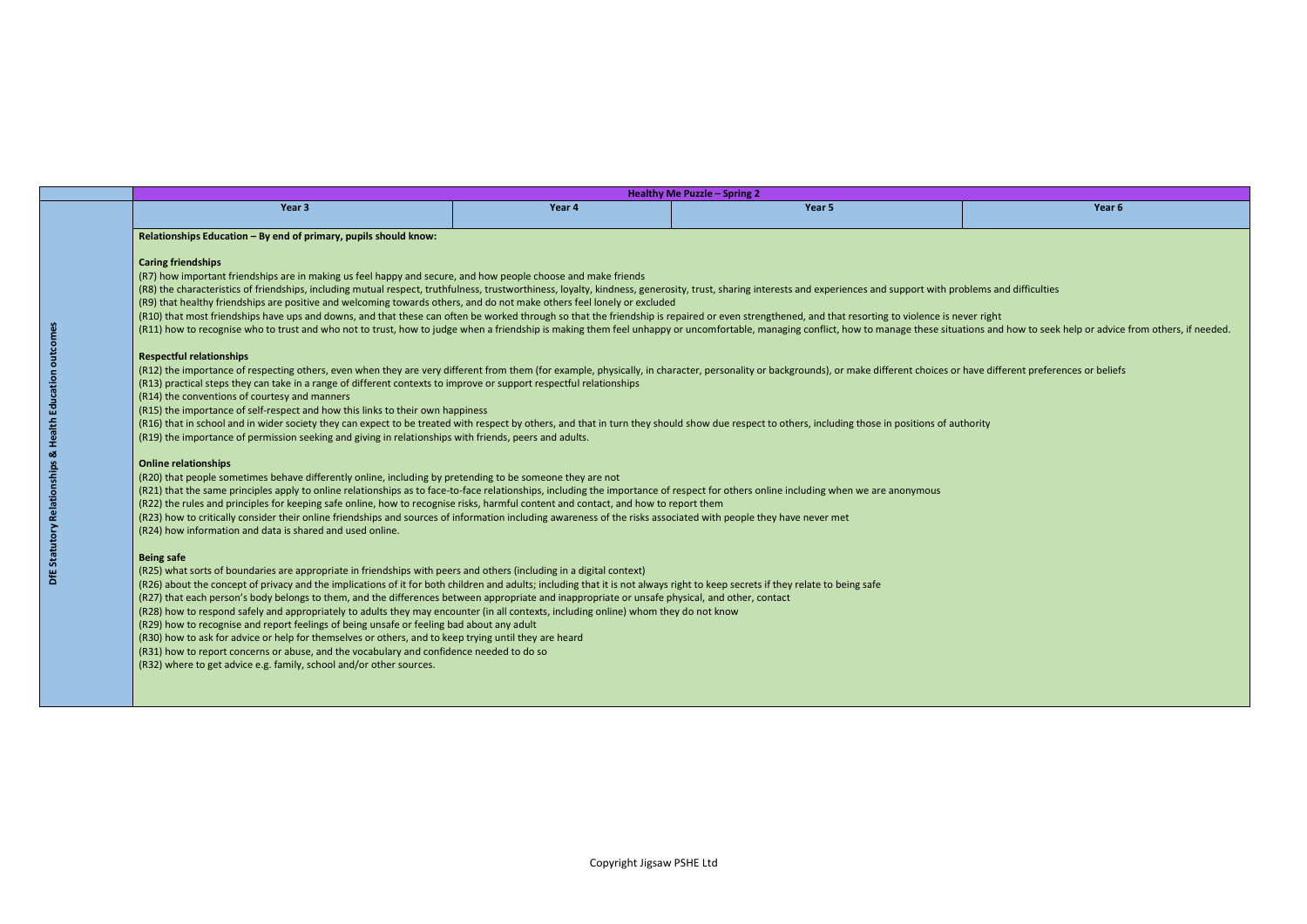Puzzle, the children discuss taking responsibility for own physical and emotional health and the choices to this. They learn about different types of drugs and ffects these can have on people's bodies. The children about exploitation as well as gang culture and the iated risks therin. They also learn about mental h/illness and that people have different attitudes rds this. They learn to recognise the triggers for and gs of being stressed and that there are strategies they se when they are feeling stressed.

# **Physical Health and Well-Being – By end of primary, pupils should know:**

- (H2) that there is a normal range of emotions (e.g. happiness, sadness, anger, fear, surprise, nervousness) and scale of emotions that all humans experience in relation to different experiences and situations
- (H3) how to recognise and talk about their emotions, including having a varied vocabulary of words to use when talking about their own and others' feelings
- (H4) how to judge whether what they are feeling and how they are behaving is appropriate and proportionate
- (H5) the benefits of physical exercise, time outdoors, community participation, voluntary and service-based activity on mental well-being and happiness
- (H6) simple self-care techniques, including the importance of rest, time spent with friends and family and the benefits of hobbies and interests
- (H7) isolation and loneliness can affect children and that it is very important for children to discuss their feelings with an adult and seek support
- (H8) that bullying (including cyberbullying) has a negative and often lasting impact on mental well-being
- (H9) where and how to seek support (including recognising the triggers for seeking support), including whom in school they should speak to if they are worried about their own or someone else's mental well-being or ability emotions (including issues arising online)
- (H10) it is common for people to experience mental ill health. For many people who do, the problems can be resolved if the right support is made available, especially if accessed early enough.

### **Mental well-being**

(H1) that mental well-being is a normal part of daily life, in the same way as physical health

### **Internet safety and harms**

- (H11) that for most people the internet is an integral part of life and has many benefits
- (H12) about the benefits of rationing time spent online, the risks of excessive time spent on electronic devices and the impact of positive and negative content online on their own and others' mental and physical well-being (H17) where and how to report concerns and get support with issues online.

# **Physical health and fitness**

(H18) the characteristics and mental and physical benefits of an active lifestyle

(H19) the importance of building regular exercise into daily and weekly routines and how to achieve this; for example, walking or cycling to school, a daily active mile or other forms of regular, vigorous exercise (H20) the risks associated with an inactive lifestyle (including obesity)

(H21) how and when to seek support including which adults to speak to in school if they are worried about their health.

# **Healthy eating**

(H22) what constitutes a healthy diet (including understanding calories and other nutritional content)

(H23) the principles of planning and preparing a range of healthy meals

(H24) the characteristics of a poor diet and risks associated with unhealthy eating (including, for example, obesity and tooth decay) and other behaviours (e.g. the impact of alcohol on diet or health).

# **Drugs, alcohol**

(H25) the facts about legal and illegal harmful substances and associated risks, including smoking, alcohol use and drug-taking.

# **Health and prevention**

(H26) how to recognise early signs of physical illness, such as weight loss, or unexplained changes to the body (H28) the importance of sufficient good quality sleep for good health and that a lack of sleep can affect weight, mood and ability to learn (H30) about personal hygiene and germs including bacteria, viruses, how they are spread and treated, and the importance of handwashing (H31) the facts and science relating to allergies, immunisation and vaccination.

### **Basic first aid**

(H32) how to make a clear and efficient call to emergency services if necessary

(H33) concepts of basic first-aid, for example dealing with common injuries, including head injuries.

| <b>Puzzle overview</b> | Year 3                                                                | Year 4                                          | Year 5                                                        | Year <sub>6</sub>                     |
|------------------------|-----------------------------------------------------------------------|-------------------------------------------------|---------------------------------------------------------------|---------------------------------------|
| <b>Healthy Me</b>      |                                                                       | In this Puzzle, the children look at the        | In this Puzzle, the children investigate the risks associated | In this Puzzle, the children discuss  |
|                        | In this Puzzle, the children learn about the importance of exercise   | friendship groups that they are part of, how    | with smoking and how it affects the lungs, liver and heart.   | their own physical and emotional      |
|                        | and how it helps your body to stay healthy. They also learn about     | they are formed, how they have leaders and      | Likewise, they learn about the risks associated with alcohol  | linked to this. They learn about dif  |
|                        | their heart and lungs, what they do and how they are very             | followers and what role they play. The children | misuse. They are taught a range of basic first aid and        | the effects these can have on peop    |
|                        | important. The children discover facts about calories, fat and sugar; | reflect on their friendships, how different     | emergency procedures (including the recovery position) and    | learn about exploitation as well as   |
|                        | they discuss what each of these are and how the amount they           | people make them feel and which friends they    | learn how to contact the emergency services when needed.      | associated risks therin. They also le |
|                        | consume can affect their health. The children learn about different   | value the most. The children also learn about   | The children investigate how body types are portrayed in      | health/illness and that people hav    |
|                        | types of drugs, the ones you take to make you better, as well as      | smoking and its effects on health; they do the  | the media, social media and celebrity culture. They also      | towards this. They learn to recogni   |
|                        | other drugs. The children consider things, places and people that are | same with alcohol and then look at the reasons  | learn about eating disorders and people's relationships with  | feelings of being stressed and that   |
|                        | dangerous and link this to strategies for keeping themselves safe.    | why people might drink or smoke. Finally, they  | food and how this can be linked to negative body image        | can use when they are feeling stre    |
|                        |                                                                       |                                                 | pressures.                                                    |                                       |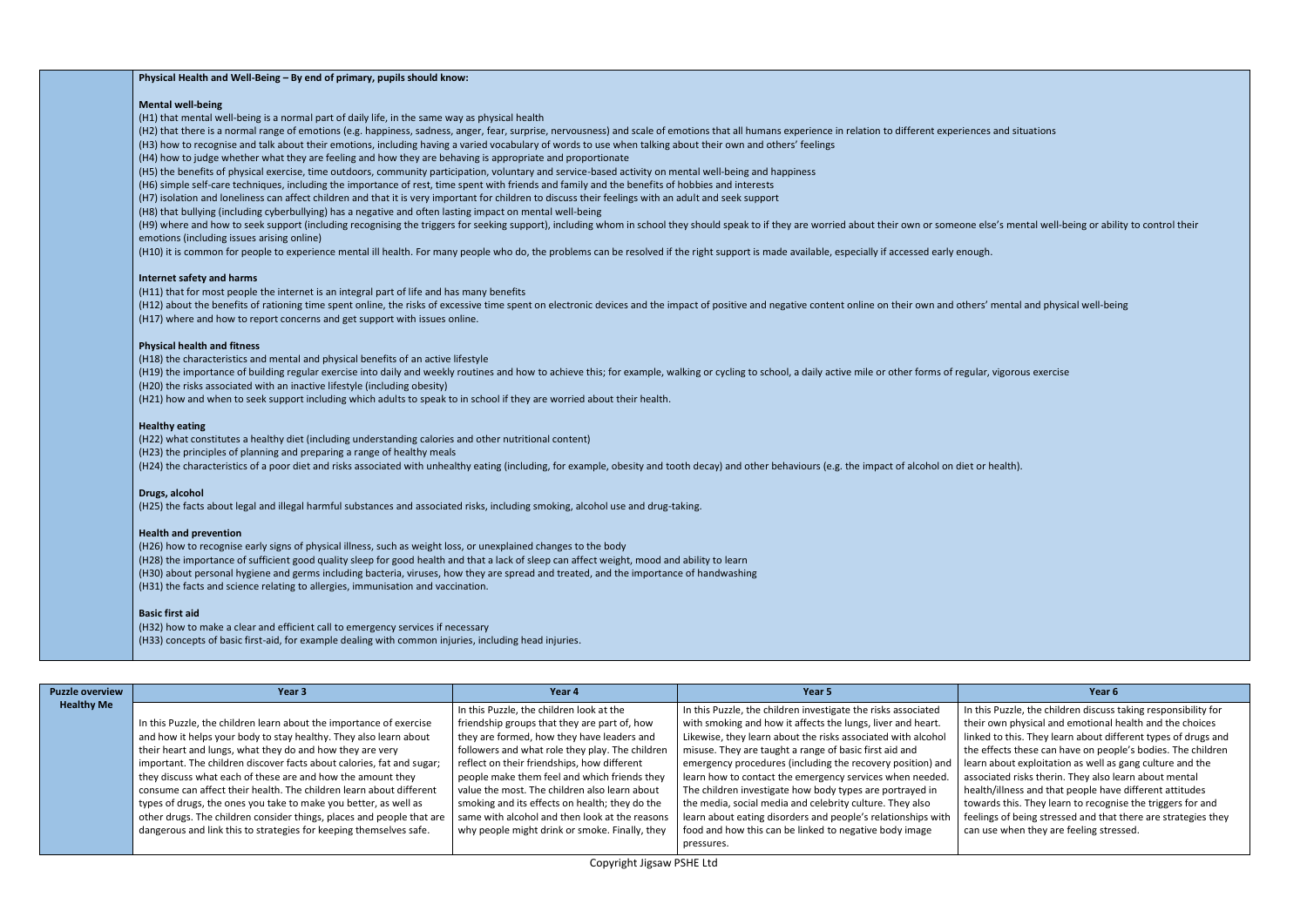|                                                                                 |                                                                                                                                                                                                                                                                                                                                                                                                                                                                                                                                        | learn about peer pressure and how to deal with<br>it successfully.                                                                                                                                                                                                                                                                                                                                                                                                                                                                                                                     |                                                                                                                                                                                                                                                                                                                                                                                                                                                                                                                                                                                                                                  |                                                                                                                                                                                                                                                                                                                                                                                                                                                                                                                                                                                                                                                                                                    |
|---------------------------------------------------------------------------------|----------------------------------------------------------------------------------------------------------------------------------------------------------------------------------------------------------------------------------------------------------------------------------------------------------------------------------------------------------------------------------------------------------------------------------------------------------------------------------------------------------------------------------------|----------------------------------------------------------------------------------------------------------------------------------------------------------------------------------------------------------------------------------------------------------------------------------------------------------------------------------------------------------------------------------------------------------------------------------------------------------------------------------------------------------------------------------------------------------------------------------------|----------------------------------------------------------------------------------------------------------------------------------------------------------------------------------------------------------------------------------------------------------------------------------------------------------------------------------------------------------------------------------------------------------------------------------------------------------------------------------------------------------------------------------------------------------------------------------------------------------------------------------|----------------------------------------------------------------------------------------------------------------------------------------------------------------------------------------------------------------------------------------------------------------------------------------------------------------------------------------------------------------------------------------------------------------------------------------------------------------------------------------------------------------------------------------------------------------------------------------------------------------------------------------------------------------------------------------------------|
| <b>Taught</b><br>knowledge<br>(Key objectives<br>are in bold)                   | Know how exercise affects their bodies<br>Know that the amount of calories, fat and sugar that they put<br>into their bodies will affect their health<br>Know that there are different types of drugs<br>$\bullet$<br>Know that there are things, places and people that can be<br>dangerous<br>Know when something feels safe or unsafe<br>Know why their hearts and lungs are such important organs<br>Know a range of strategies to keep themselves safe<br>$\bullet$<br>Know that their bodies are complex and need taking care of | Know that there are leaders and<br>followers in groups<br>Know the facts about smoking and its<br>effects on health<br>Know the facts about alcohol and its<br>effects on health, particularly the liver<br>Know ways to resist when people are<br>putting pressure on them<br>Know what they think is right and<br>wrong<br>Know how different friendship groups<br>are formed and how they fit into them<br>Know which friends they value most<br>Know that they can take on different<br>roles according to the situation<br>Know some of the reasons some people<br>start to smoke | Know basic emergency procedures, including the<br>recovery position<br>• Know the health risks of smoking<br>Know how smoking tobacco affects the lungs, liver<br>and heart<br>Know how to get help in emergency situations<br>$\bullet$<br>Know that the media, social media and celebrity<br>culture<br>promotes certain body types<br>Know the different roles food can play in people's<br>lives and know that people can develop eating<br>problems/disorders related to body image pressure<br>Know some of the risks linked to misusing alcohol,<br>including antisocial behaviour<br>Know what makes a healthy lifestyle | Know how to take responsibility for their own health<br>Know what it means to be emotionally well<br>$\bullet$<br>Know how to make choices that benefit their own<br>health and well-being<br>Know about different types of drugs and their uses<br>$\bullet$<br>Know how these different types of drugs can affect<br>people's bodies, especially their liver and heart<br>Know that stress can be triggered by a range of things<br>$\bullet$<br>Know that being stressed can cause drug and alcohol<br>misuse<br>Know that some people can be exploited and made to<br>$\bullet$<br>do things that are against the law<br>Know why some people join gangs and the risk that<br>this can involve |
| <b>Social and</b><br><b>Emotional skills</b><br>(Key objectives<br>are in bold) | Respect their own bodies and appreciate what they do<br>Can take responsibility for keeping themselves and others<br>safe<br>Identify how they feel about drugs<br>$\bullet$<br>Can express how being anxious or scared feels<br>۰<br>Able to set themselves a fitness challenge<br>$\bullet$<br>Recognise what it feels like to make a healthy choice<br>۰                                                                                                                                                                            | Know some of the reasons some people<br>drink alcohol<br>Can identify the feelings that they<br>have about their friends and different<br>friendship groups<br>Recognise negative feelings in peer<br>pressure situations<br>Can identify the feelings of anxiety<br>and fear associated with peer<br>pressure<br>Can tap into their inner strength and<br>know-how to be assertive<br>Recognise how different people and<br>$\bullet$<br>groups they interact with impact on<br>them<br>Identify which people they most want<br>to be friends with                                    | <b>Respect and value their own bodies</b><br>Can reflect on their own body image and know<br>how important it is that this is positive<br><b>Recognise strategies for resisting pressure</b><br>$\bullet$<br>Can identify ways to keep themselves calm in an<br>emergency<br>Can make informed decisions about whether or<br>not they choose to smoke when they are older<br>Can make informed decisions about whether they<br>choose to drink alcohol when they are older<br>Accept and respect themselves for who they are<br>Be motivated to keep themselves healthy and<br>happy                                             | Are motivated to care for their own physical and<br>emotional health<br>• Suggest strategies someone could use to avoid being<br>pressured<br>Can use different strategies to manage stress and<br>pressure<br>Are motivated to find ways to be happy and cope<br>with life's situations without using drugs<br>Identify ways that someone who is being exploited<br>could help themselves<br>Recognise that people have different attitudes<br>towards mental health/illness                                                                                                                                                                                                                      |
| <b>Vocabulary</b>                                                               | Year 3<br>Consolidate KS1                                                                                                                                                                                                                                                                                                                                                                                                                                                                                                              | Year 4<br>Consolidate KS1 & Yr 3                                                                                                                                                                                                                                                                                                                                                                                                                                                                                                                                                       | Year 5<br>Consolidate KS1, Yrs 3 & 4                                                                                                                                                                                                                                                                                                                                                                                                                                                                                                                                                                                             | Year 6<br>Consolidate KS1 & KS2                                                                                                                                                                                                                                                                                                                                                                                                                                                                                                                                                                                                                                                                    |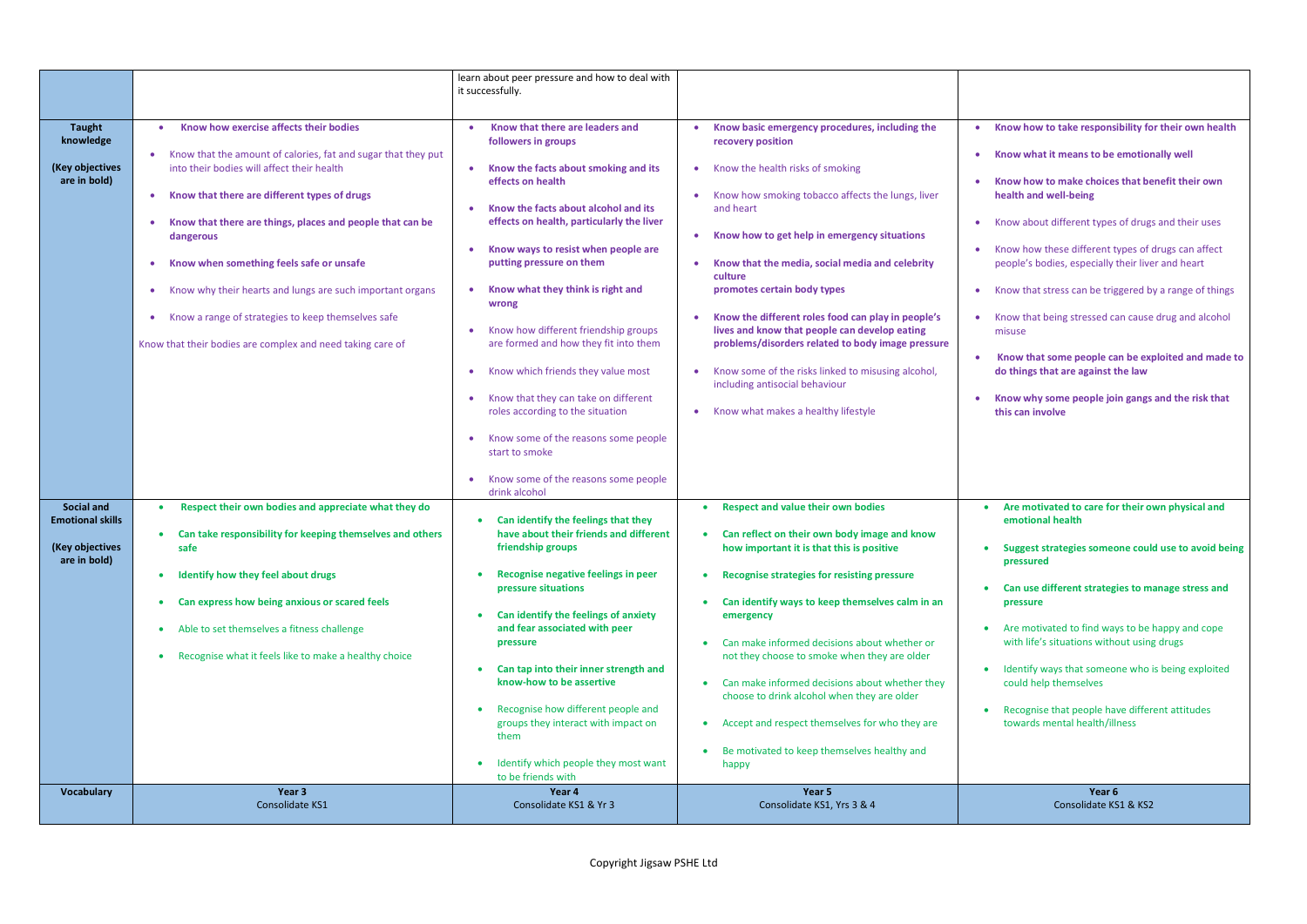onsibility, Immunisation, Prevention, Drugs, Effects, ribed, Unrestricted, Over-the-counter, Restricted, Illegal, tile substances, 'Legal highs', Exploited, Vulnerable, nal, Gangs, Pressure, Strategies, Reputation, Anti-social viour, Crime, Mental health, Emotional health, Mental s, Symptoms, Stress, Triggers, Strategies, Managing , Pressure

| Oxygen, Calories/kilojoules, Heartbeat, Lungs, Heart, Fitness, Labels, | Friendship, Emotions, Relationships, Friendship | Choices, Healthy behaviour, Unhealthy behaviour, Informed | Respo   |
|------------------------------------------------------------------------|-------------------------------------------------|-----------------------------------------------------------|---------|
| Sugar, Fat, Saturated fat, Healthy, Drugs, Attitude, Anxious, Scared,  | groups, Value, Roles, Leader, Follower,         | decision, Pressure, Media, Influence, Emergency,          | Prescr  |
| Strategy, Advice, Harmful, Risk, Feelings, Complex, Appreciate, Body,  | Assertive, Agree, Disagree, Smoking, Pressure,  | Procedure, Recovery position, Level-headed, Body image,   | Volatil |
| Choice                                                                 | Peers, Guilt, Advice, Alcohol, Liver, Disease,  | Media, Social media, Celebrity, Altered, Self-respect,    | Crimin  |
|                                                                        | Anxiety, Fear, Believe, Assertive, Opinion,     | Comparison, Eating problem, Eating disorder, Respect,     | behav   |
|                                                                        | Right, Wrong                                    | Debate, Opinion, Fact, Motivation                         | illness |
|                                                                        |                                                 |                                                           | stress, |
|                                                                        |                                                 |                                                           |         |

|                                                                      |                                                                                                                                                                                                                                                                                                                                                                                                                                                                                                                                                                                                                                                                                                                                                                                                                                                                                                                                                                                                                 | <b>Relationships Puzzle - Summer 1</b>                                                                                                                                                                                                                                                                                                                                                                                                                                                                                                                                                                                                                                                                                                                                                                                                                                                                                                                                                                                                                                                                                                                                                                                                                                                                                                                                                                                                                                                                                                                                                                                                                                                                                                                                                                                                                                                                                                                                                                                                                                                                                                                                                                                               |        |        |
|----------------------------------------------------------------------|-----------------------------------------------------------------------------------------------------------------------------------------------------------------------------------------------------------------------------------------------------------------------------------------------------------------------------------------------------------------------------------------------------------------------------------------------------------------------------------------------------------------------------------------------------------------------------------------------------------------------------------------------------------------------------------------------------------------------------------------------------------------------------------------------------------------------------------------------------------------------------------------------------------------------------------------------------------------------------------------------------------------|--------------------------------------------------------------------------------------------------------------------------------------------------------------------------------------------------------------------------------------------------------------------------------------------------------------------------------------------------------------------------------------------------------------------------------------------------------------------------------------------------------------------------------------------------------------------------------------------------------------------------------------------------------------------------------------------------------------------------------------------------------------------------------------------------------------------------------------------------------------------------------------------------------------------------------------------------------------------------------------------------------------------------------------------------------------------------------------------------------------------------------------------------------------------------------------------------------------------------------------------------------------------------------------------------------------------------------------------------------------------------------------------------------------------------------------------------------------------------------------------------------------------------------------------------------------------------------------------------------------------------------------------------------------------------------------------------------------------------------------------------------------------------------------------------------------------------------------------------------------------------------------------------------------------------------------------------------------------------------------------------------------------------------------------------------------------------------------------------------------------------------------------------------------------------------------------------------------------------------------|--------|--------|
|                                                                      | Year <sub>3</sub>                                                                                                                                                                                                                                                                                                                                                                                                                                                                                                                                                                                                                                                                                                                                                                                                                                                                                                                                                                                               | Year 4                                                                                                                                                                                                                                                                                                                                                                                                                                                                                                                                                                                                                                                                                                                                                                                                                                                                                                                                                                                                                                                                                                                                                                                                                                                                                                                                                                                                                                                                                                                                                                                                                                                                                                                                                                                                                                                                                                                                                                                                                                                                                                                                                                                                                               | Year 5 | Year 6 |
| <b>Statutory Relationships &amp; Health Education outcomes</b><br>٣Ë | Relationships Education - By end of primary, pupils should know:<br>Families and the people who care for me<br>(R1) that families are important for children growing up because they can give love, security and stability<br><b>Caring friendships</b><br>(R7) how important friendships are in making us feel happy and secure, and how people choose and make friends<br>(R9) that healthy friendships are positive and welcoming towards others, and do not make others feel lonely or excluded<br>needed.<br><b>Respectful relationships</b><br>(R13) practical steps they can take in a range of different contexts to improve or support respectful relationships<br>(R14) the conventions of courtesy and manners<br>(R15) the importance of self-respect and how this links to their own happiness<br>(R18) what a stereotype is, and how stereotypes can be unfair, negative or destructive<br>(R19) the importance of permission-seeking and giving in relationships with friends, peers and adults. | (R2) the characteristics of healthy family life, commitment to each other, including in times of difficulty, protection and care for children and other family members, the importance of spending time together and sharing e<br>(R3) that others' families, either in school or in the wider world, sometimes look different from their family, but that they should respect those differences and know that other children's families are also characterised<br>(R4) that stable, caring relationships, which may be of different types, are at the heart of happy families, and are important for children's security as they grow up<br>(R5) that marriage represents a formal and legally recognised commitment of two people to each other which is intended to be lifelong<br>(R6) how to recognise if family relationships are making them feel unhappy or unsafe, and how to seek help or advice from others if needed.<br>(R8) the characteristics of friendships, including mutual respect, truthfulness, trustworthiness, loyalty, kindness, generosity, trust, sharing interests and experiences and support with problems and difficulties<br>(R10) that most friendships have ups and downs, and that these can often be worked through so that the friendship is repaired or even strengthened, and that resorting to violence is never right<br>(R11) how to recognise who to trust and who not to trust, how to judge when a friendship is making them feel unhappy or uncomfortable, managing conflict, how to manage these situations and how to seek help or advice from o<br>(R12) the importance of respecting others, even when they are very different from them (for example, physically, in character, personality or backgrounds), or make different choices or have different preferences or beliefs<br>(R16) that in school and in wider society they can expect to be treated with respect by others, and that in turn they should show due respect to others, including those in positions of authority<br>(R17) about different types of bullying (including cyberbullying), the impact of bullying, responsibilities of bystanders (primarily reporting bullying to an adult) and how to get help |        |        |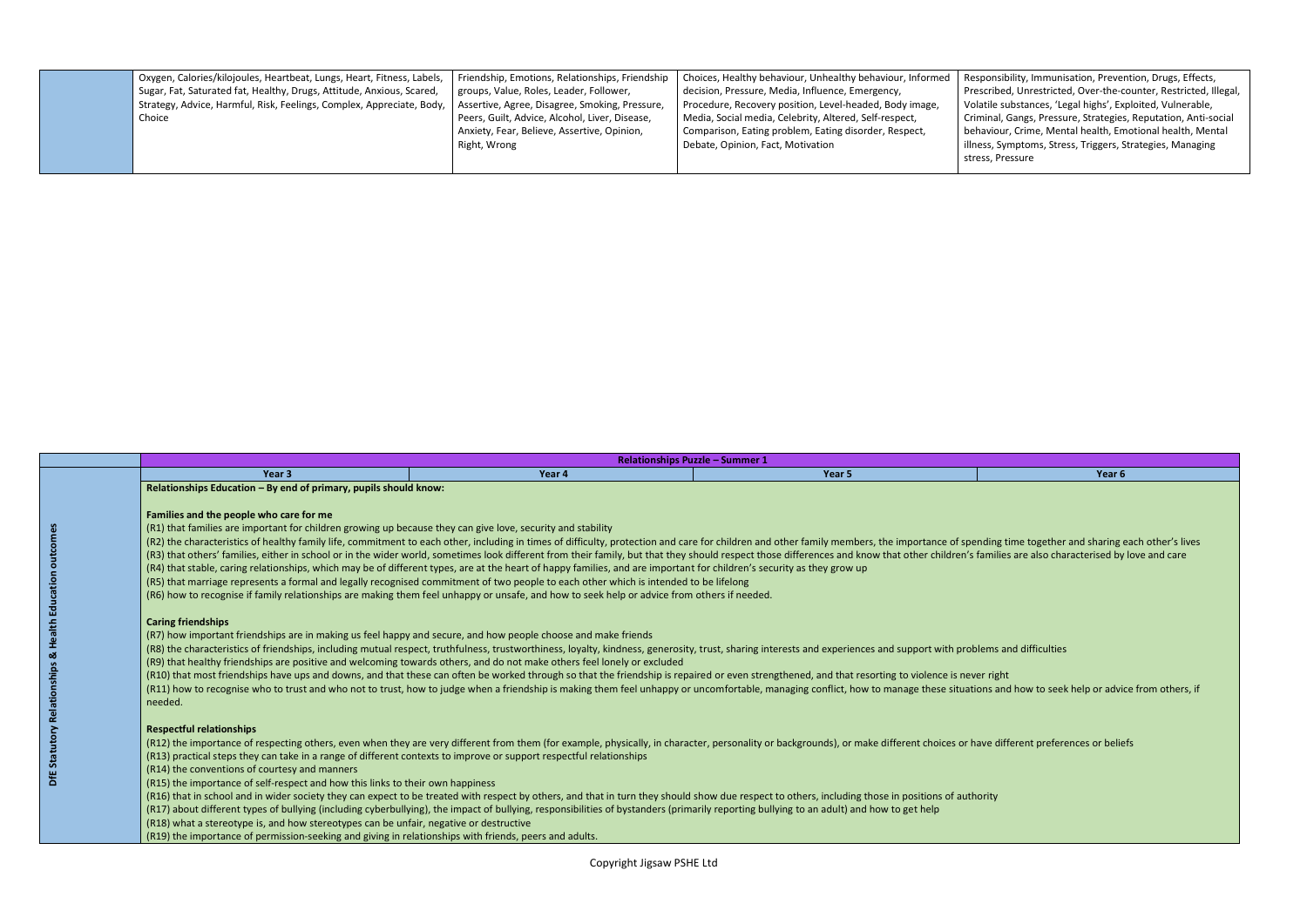's mental well-being or ability to control their

ental and physical well-being online time spent online time spent on the impact of positive and negative and neg<br>See the impact of positive and negative content on the impact on the impact of the individual and and physica

the children learn more about mental health and are of their own mental well-being. They explore the and its various stages, and discuss the different f and loss. The children learn about people who trol them or have power over them. They iline safety, learning how to judge if something is ful, as well as talking about communicating with mily in a positive and safe way.

|                        | <b>Online relationships</b>                                                                                                                                                                                                                                                                                                 |                                                                                                            |                                                                                                                                                                                                                      |                                                                             |  |  |
|------------------------|-----------------------------------------------------------------------------------------------------------------------------------------------------------------------------------------------------------------------------------------------------------------------------------------------------------------------------|------------------------------------------------------------------------------------------------------------|----------------------------------------------------------------------------------------------------------------------------------------------------------------------------------------------------------------------|-----------------------------------------------------------------------------|--|--|
|                        | (R20) that people sometimes behave differently online, including by pretending to be someone they are not                                                                                                                                                                                                                   |                                                                                                            |                                                                                                                                                                                                                      |                                                                             |  |  |
|                        | (R21) that the same principles apply to online relationships as to face-to-face relationships, including the importance of respect for others online including when we are anonymous<br>(R22) the rules and principles for keeping safe online, how to recognise risks, harmful content and contact, and how to report them |                                                                                                            |                                                                                                                                                                                                                      |                                                                             |  |  |
|                        | (R23) how to critically consider their online friendships and sources of information including awareness of the risks associated with people they have never met                                                                                                                                                            |                                                                                                            |                                                                                                                                                                                                                      |                                                                             |  |  |
|                        | (R24) how information and data is shared and used online.                                                                                                                                                                                                                                                                   |                                                                                                            |                                                                                                                                                                                                                      |                                                                             |  |  |
|                        |                                                                                                                                                                                                                                                                                                                             |                                                                                                            |                                                                                                                                                                                                                      |                                                                             |  |  |
|                        | <b>Being safe</b>                                                                                                                                                                                                                                                                                                           |                                                                                                            |                                                                                                                                                                                                                      |                                                                             |  |  |
|                        | (R25) what sorts of boundaries are appropriate in friendships with peers and others (including in a digital context)                                                                                                                                                                                                        |                                                                                                            |                                                                                                                                                                                                                      |                                                                             |  |  |
|                        | (R26) about the concept of privacy and the implications of it for both children and adults; including that it is not always right to keep secrets if they relate to being safe                                                                                                                                              |                                                                                                            |                                                                                                                                                                                                                      |                                                                             |  |  |
|                        | (R27) that each person's body belongs to them, and the differences between appropriate and inappropriate or unsafe physical, and other, contact                                                                                                                                                                             |                                                                                                            |                                                                                                                                                                                                                      |                                                                             |  |  |
|                        | (R28) how to respond safely and appropriately to adults they may encounter (in all contexts, including online) whom they do not know                                                                                                                                                                                        |                                                                                                            |                                                                                                                                                                                                                      |                                                                             |  |  |
|                        | (R29) how to recognise and report feelings of being unsafe or feeling bad about any adult                                                                                                                                                                                                                                   |                                                                                                            |                                                                                                                                                                                                                      |                                                                             |  |  |
|                        | (R30) how to ask for advice or help for themselves or others, and to keep trying until they are heard<br>(R31) how to report concerns or abuse, and the vocabulary and confidence needed to do so                                                                                                                           |                                                                                                            |                                                                                                                                                                                                                      |                                                                             |  |  |
|                        | (R32) where to get advice e.g. family, school and/or other sources.                                                                                                                                                                                                                                                         |                                                                                                            |                                                                                                                                                                                                                      |                                                                             |  |  |
|                        |                                                                                                                                                                                                                                                                                                                             |                                                                                                            |                                                                                                                                                                                                                      |                                                                             |  |  |
|                        | Physical Health and Well-Being - By end of primary, pupils should know:                                                                                                                                                                                                                                                     |                                                                                                            |                                                                                                                                                                                                                      |                                                                             |  |  |
|                        |                                                                                                                                                                                                                                                                                                                             |                                                                                                            |                                                                                                                                                                                                                      |                                                                             |  |  |
|                        | <b>Mental well-being</b><br>(H1) that mental well-being is a normal part of daily life, in the same way as physical health                                                                                                                                                                                                  |                                                                                                            |                                                                                                                                                                                                                      |                                                                             |  |  |
|                        |                                                                                                                                                                                                                                                                                                                             |                                                                                                            | (H2) that there is a normal range of emotions (e.g. happiness, sadness, anger, fear, surprise, nervousness) and scale of emotions that all humans experience in relation to different experiences and situations     |                                                                             |  |  |
|                        | (H3) how to recognise and talk about their emotions, including having a varied vocabulary of words to use when talking about their own and others' feelings                                                                                                                                                                 |                                                                                                            |                                                                                                                                                                                                                      |                                                                             |  |  |
|                        | (H4) how to judge whether what they are feeling and how they are behaving is appropriate and proportionate                                                                                                                                                                                                                  |                                                                                                            |                                                                                                                                                                                                                      |                                                                             |  |  |
|                        | (H5) the benefits of physical exercise, time outdoors, community participation, voluntary and service-based activity on mental well-being and happiness                                                                                                                                                                     |                                                                                                            |                                                                                                                                                                                                                      |                                                                             |  |  |
|                        | (H6) simple self-care techniques, including the importance of rest, time spent with friends and family and the benefits of hobbies and interests                                                                                                                                                                            |                                                                                                            |                                                                                                                                                                                                                      |                                                                             |  |  |
|                        | (H7) isolation and loneliness can affect children and that it is very important for children to discuss their feelings with an adult and seek support                                                                                                                                                                       |                                                                                                            |                                                                                                                                                                                                                      |                                                                             |  |  |
|                        | (H8) that bullying (including cyberbullying) has a negative and often lasting impact on mental well-being                                                                                                                                                                                                                   |                                                                                                            |                                                                                                                                                                                                                      |                                                                             |  |  |
|                        |                                                                                                                                                                                                                                                                                                                             |                                                                                                            | (H9) where and how to seek support (including recognising the triggers for seeking support), including whom in school they should speak to if they are worried about their own or someone else's mental well-being o |                                                                             |  |  |
|                        | emotions (including issues arising online)                                                                                                                                                                                                                                                                                  |                                                                                                            |                                                                                                                                                                                                                      |                                                                             |  |  |
|                        | (H10) it is common for people to experience mental ill health. For many people who do, the problems can be resolved if the right support is made available, especially if accessed early enough.                                                                                                                            |                                                                                                            |                                                                                                                                                                                                                      |                                                                             |  |  |
|                        | <b>Internet safety and harms</b>                                                                                                                                                                                                                                                                                            |                                                                                                            |                                                                                                                                                                                                                      |                                                                             |  |  |
|                        | (H11) that for most people the internet is an integral part of life and has many benefits                                                                                                                                                                                                                                   |                                                                                                            |                                                                                                                                                                                                                      |                                                                             |  |  |
|                        | (H12) about the benefits of rationing time spent online, the risks of excessive time spent on electronic devices and the impact of positive and negative content online on their own and others' mental and physical we                                                                                                     |                                                                                                            |                                                                                                                                                                                                                      |                                                                             |  |  |
|                        | (H13) how to consider the effect of their online actions on others and know how to recognise and display respectful behaviour online and the importance of keeping personal information private                                                                                                                             |                                                                                                            |                                                                                                                                                                                                                      |                                                                             |  |  |
|                        | (H14) why social media, some computer games and online gaming, for example, are age restricted                                                                                                                                                                                                                              |                                                                                                            |                                                                                                                                                                                                                      |                                                                             |  |  |
|                        | (H15) that the internet can also be a negative place where online abuse, trolling, bullying and harassment can take place, which can have a negative impact on mental health                                                                                                                                                |                                                                                                            |                                                                                                                                                                                                                      |                                                                             |  |  |
|                        | (H16) how to be a discerning consumer of information online including understanding that information, including that from search engines, is ranked, selected and targeted<br>(H17) where and how to report concerns and get support with issues online.                                                                    |                                                                                                            |                                                                                                                                                                                                                      |                                                                             |  |  |
|                        |                                                                                                                                                                                                                                                                                                                             |                                                                                                            |                                                                                                                                                                                                                      |                                                                             |  |  |
|                        | <b>Physical health and fitness</b>                                                                                                                                                                                                                                                                                          |                                                                                                            |                                                                                                                                                                                                                      |                                                                             |  |  |
|                        | (H18) the characteristics and mental and physical benefits of an active lifestyle                                                                                                                                                                                                                                           |                                                                                                            |                                                                                                                                                                                                                      |                                                                             |  |  |
|                        | (H21) how and when to seek support including which adults to speak to in school if they are worried about their health.                                                                                                                                                                                                     |                                                                                                            |                                                                                                                                                                                                                      |                                                                             |  |  |
| <b>Puzzle Overview</b> | Year 3                                                                                                                                                                                                                                                                                                                      | Year 4                                                                                                     | Year 5                                                                                                                                                                                                               | Year <sub>6</sub>                                                           |  |  |
| <b>Relationships</b>   |                                                                                                                                                                                                                                                                                                                             |                                                                                                            |                                                                                                                                                                                                                      |                                                                             |  |  |
|                        | . In this Puzzle, children revisit family relationships and<br>identify the different expectations and roles that exist                                                                                                                                                                                                     | Learning in this year group starts focussing on the<br>emotional aspects of relationships and friendships. | Children learn about the importance of self-esteem and ways<br>this can be boosted. This is important in an online context as                                                                                        | In this Puzzle, the children learn mo<br>how to take care of their own ment |  |  |
|                        | within the family home. They identify why stereotypes                                                                                                                                                                                                                                                                       | With this in mind, children explore jealousy and                                                           | well as offline, as mental health can be damaged by excessive                                                                                                                                                        | the grief cycle and its various stages                                      |  |  |
|                        | can be unfair and may not be accurate, e.g. Mum is the                                                                                                                                                                                                                                                                      | loss/ bereavement. They identify the emotions                                                              | comparison with others. This leads onto a series of lessons                                                                                                                                                          | causes of grief and loss. The childre                                       |  |  |
|                        | carer, Dad goes to work. They also look at careers and                                                                                                                                                                                                                                                                      | associated with these relationship changes, the                                                            | that allow the children to investigate and reflect upon a                                                                                                                                                            | can try to control them or have pow                                         |  |  |
|                        | why stereotypes can be unfair in this context. They learn                                                                                                                                                                                                                                                                   | possible reasons for the change and strategies for                                                         | variety of positive and negative online/social media contexts                                                                                                                                                        | investigate online safety, learning h                                       |  |  |
|                        | that families should be founded on love, respect,                                                                                                                                                                                                                                                                           | coping with the change. The children learn that                                                            | including gaming and social networking. They learn about                                                                                                                                                             | safe and helpful, as well as talking a                                      |  |  |
|                        | appreciation, trust and co-operation. Children are                                                                                                                                                                                                                                                                          | change is a natural in relationships and they will                                                         | age-limits and also age-appropriateness. Within these                                                                                                                                                                | friends and family in a positive and                                        |  |  |
|                        | reminded about the Solve it together technique for                                                                                                                                                                                                                                                                          | experience (or may have already experienced)                                                               | lessons, children are taught the SMARRT internet safety rules                                                                                                                                                        |                                                                             |  |  |
|                        |                                                                                                                                                                                                                                                                                                                             | some of these changes. Children revisit skills of                                                          | and they apply these in different situations. Risk, pressure                                                                                                                                                         |                                                                             |  |  |
|                        |                                                                                                                                                                                                                                                                                                                             | negotiation particularly to help manage a change in                                                        | and influences are revisited with a focus on the physical and                                                                                                                                                        |                                                                             |  |  |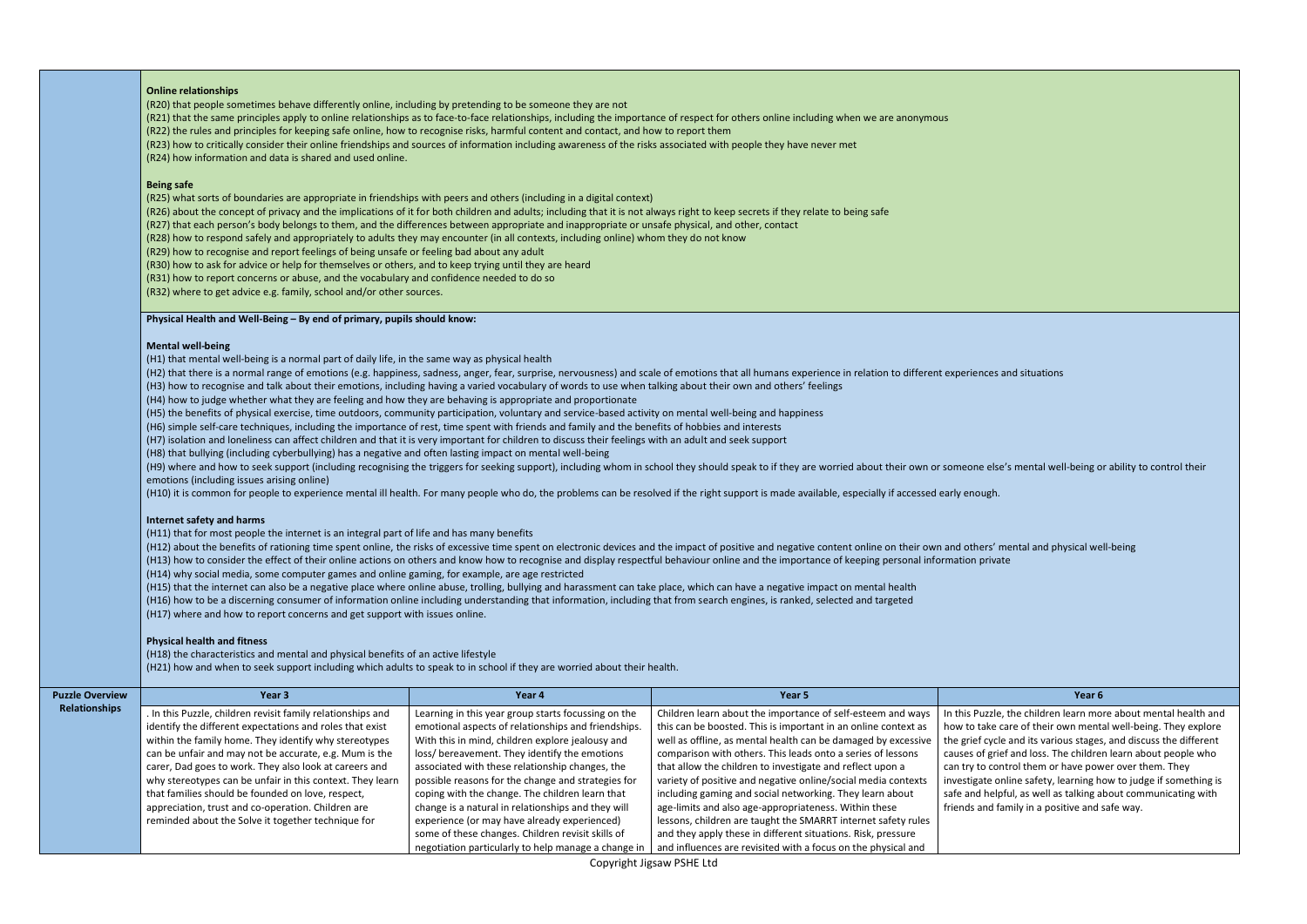|                                                                                 | negotiating conflict situations and the concept of a win-<br>win outcome is introduced.<br>Online relationships through gaming and apps are<br>explored and children are introduced to some rules for<br>staying safe online. Children also learn that they are part<br>of a global community and they are connected to others<br>they don't know in many ways, e.g. through global trade.<br>They investigate the wants and needs of other children<br>who are less fortunate and compare these with their<br>own. Children's universal rights are also revisited.                                                                                                                                                             | a relationship. They also learn that sometimes it is<br>better if relationships end, especially if they are<br>causing negative feelings or they are unsafe.<br>Children are taught that relationship endings can<br>be amicable.                                                                                                                                                                                                                                                                 | emotional aspects of identifying when something online or in<br>social media feels uncomfortable or unsafe. Children are<br>taught about grooming and how people online can pretend<br>to be whoever they want. Rights, responsibilities and respect<br>are revisited with an angle on technology use. Screen time is<br>also discussed and children find ways to reduce their own<br>screen time. This Puzzle aims to help children to be more<br>discerning when viewing anything online or on social media.                                                   |                                  |
|---------------------------------------------------------------------------------|---------------------------------------------------------------------------------------------------------------------------------------------------------------------------------------------------------------------------------------------------------------------------------------------------------------------------------------------------------------------------------------------------------------------------------------------------------------------------------------------------------------------------------------------------------------------------------------------------------------------------------------------------------------------------------------------------------------------------------|---------------------------------------------------------------------------------------------------------------------------------------------------------------------------------------------------------------------------------------------------------------------------------------------------------------------------------------------------------------------------------------------------------------------------------------------------------------------------------------------------|------------------------------------------------------------------------------------------------------------------------------------------------------------------------------------------------------------------------------------------------------------------------------------------------------------------------------------------------------------------------------------------------------------------------------------------------------------------------------------------------------------------------------------------------------------------|----------------------------------|
| <b>Taught knowledge</b><br>(Key objectives are<br>in bold)                      | Know that different family members carry out<br>$\bullet$<br>different roles or have different responsibilities<br>within the family<br>Know some of the skills of friendship, e.g.<br>$\bullet$<br>taking turns, being a good listener<br>Know some strategies for keeping themselves<br>safe online<br>Know that they and all children have rights<br>$\bullet$<br>(UNCRC)<br>Know that gender stereotypes can be unfair,<br>$\bullet$<br>e.g. Mum is always the carer, Dad always goes<br>to work etc<br>Know how some of the actions and work of<br>$\bullet$<br>people around the world help and influence my<br>life<br>Know the lives of children around the world can                                                   | Know some reasons why people feel<br>$\bullet$<br>jealousy<br>Know that loss is a normal part of<br>relationships<br>Know that negative feelings are a normal<br>part of loss<br>Know that sometimes it is better for a<br>friendship/relationship to end if it is<br>causing negative feelings or is unsafe<br>Know that jealousy can be damaging to<br>relationships<br>Know that memories can support us when<br>we lose a special person or animal                                            | Know that there are rights and responsibilities in<br>$\bullet$<br>an online community or social network<br>Know that there are rights and responsibilities<br>$\bullet$<br>when playing a game online<br>Know that too much screen time isn't healthy<br>Know how to stay safe when using technology to<br>communicate with friends<br>Know that a personality is made up of many<br>$\bullet$<br>different characteristics, qualities and attributes<br>Know that belonging to an online community can<br>$\bullet$<br>have positive and negative consequences | n<br>t۱<br>К<br>$\mathbf C$<br>c |
| <b>Social and</b><br><b>Emotional skills</b><br>(Key objectives are<br>in bold) | be different from their own<br>Can identify the responsibilities they have<br>within their family<br>Know how to access help if they are concerned<br>about anything on social media or the internet<br>Can empathise with people from other<br>$\bullet$<br>countries who may not have a fair job or are less<br>fortunate<br>Understand that they are connected to the<br>global community in many different ways<br>Can use Solve it together in a conflict scenario<br>and find a win-win outcome<br>Can identify similarities in children's rights<br>around the world<br>Can identify their own wants and needs and<br>how these may be similar or different from<br>other children in school and the global<br>community | Can identify feelings and emotions that<br>$\bullet$<br>accompany jealousy<br>Can suggest positive strategies for<br>managing jealousy<br>Can identify people who are special to<br>$\bullet$<br>them and express why<br>Can identify the feelings and emotions<br>$\bullet$<br>that accompany loss<br>Can suggest strategies for managing loss<br>Can tell you about someone they no<br>$\bullet$<br>longer see<br>Can suggest ways to manage relationship<br>changes including how to negotiate | Can suggest strategies for building self-esteem of<br>$\bullet$<br>themselves and others<br>Can identify when an online community/social<br>media group feels risky, uncomfortable, or unsafe<br>Can suggest strategies for staying safe online/ social<br>media<br>Can say how to report unsafe online/social<br>network activity<br>Can identify when an online game is safe or unsafe<br>$\bullet$<br>Can suggest ways to monitor and reduce screen<br>time<br>Can suggest strategies for managing unhelpful<br>pressures online or in social networks        |                                  |

• **Know that it is important to take care of their own mental health**  • **Know ways that they can take care of their own mental health**  • **Know the stages of grief and that there are different types of loss that cause people to grieve**  • Know that sometimes people can try to gain power or control them • Know some of the dangers of being 'online' • Know how to use technology safely and positively to communicate with their friends and family • **Recognise that people can get problems with their mental health and that it is nothing to be ashamed of**  Can help themselves and others when worried about a mental health problem Recognise when they are feeling grief and have strategies to manage them • Demonstrate ways they could stand up for themselves and their friends in situations where others are trying to gain power or control • **Can resist pressure to do something online that might hurt themselves or others**  Can take responsibility for their own safety and well**being**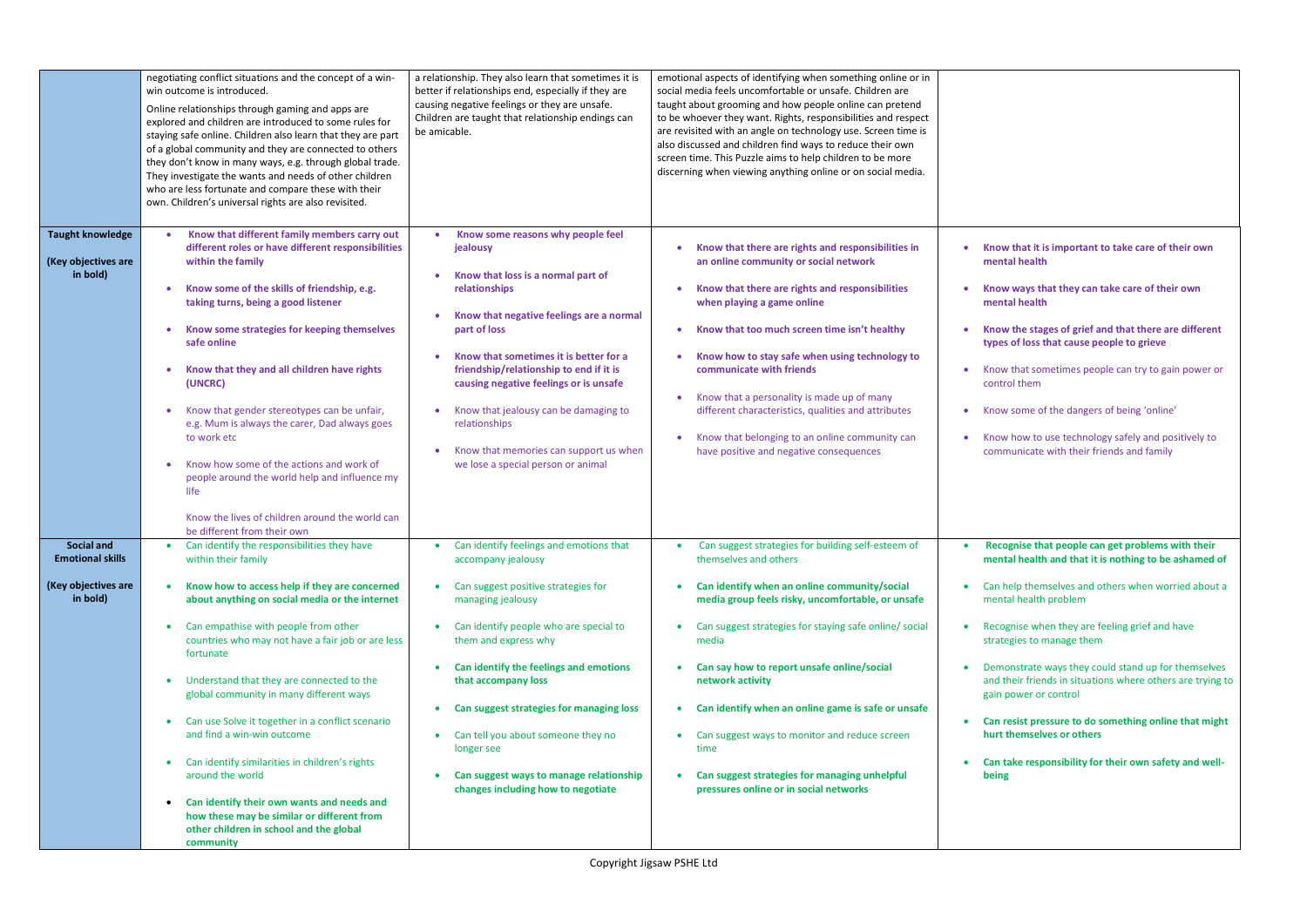# **Year 6** Consolidate KS1 & KS2

alth, Ashamed, Stigma, Stress, Anxiety, Support, Worried, Signs, Warning, Self-harm, Emotions, Feelings, Sadness, , Denial, Despair, Guilt, Shock, Hopelessness, Anger, ent, Coping strategies, Power, Control, Authority, cript, Assertive, Risks, Pressure, Influences, Selfal/fake, True/untrue, Assertiveness, Judgement, ation, Technology, Power, Cyber-bullying, Abuse,

| Vocabulary | Year 3                                                   | Year 4                                             | Year 5                                                        |              |
|------------|----------------------------------------------------------|----------------------------------------------------|---------------------------------------------------------------|--------------|
|            | Consolidate KS1                                          | Consolidate KS1 & Yr 3                             | Consolidate KS1, Yrs 3 & 4                                    |              |
|            |                                                          |                                                    |                                                               |              |
|            | Men, Women, Unisex, Male, Female, Stereotype, Career,    | Relationship, Close, Jealousy, Emotions, Positive, | Personal attributes, Qualities, Characteristics, Self-esteem, | Mental hea   |
|            | Job, Role, Responsibilities, Respect, Differences,       | Negative, Loss, Shock, Disbelief, Numb, Denial,    | Unique, Comparison, Negative self-talk, Social media, Online, | Worried, Si  |
|            | Similarities, Conflict, Win-win, Solution, Solve-it-     | Guilt, Sadness, Pain, Despair, Hope, Souvenir,     | Community, Positive, Negative, Safe, Unsafe, Rights, Social   | Loss, Grief, |
|            | together, Problem-solve, Internet, Social media, Online, | Memento, Memorial, Acceptance, Relief,             | network, Violence, Grooming, Troll, Gambling, Betting,        | Bereaveme    |
|            | Risky, Gaming, Safe, Unsafe, Private messaging (pm),     | Remember, Negotiate, Compromise, Loyal,            | Trustworthy, Appropriate, Screen time, Physical health,       | Bullying, Sc |
|            | Direct messaging (dm), Global, Communication, Fair       | Empathy, Betrayal, Amicable, Love.                 | Mental health, Off-line, Social, Peer pressure, Influences,   | control, Rea |
|            | trade, Inequality, Food journey, Climate, Transport,     |                                                    | Personal information, Passwords, Privacy, Settings, Profile,  | Communica    |
|            | Exploitation, Rights, Needs, Wants, Justice, United      |                                                    | <b>SMARRT rules</b>                                           | Safety       |
|            | Nations, Equality, Deprivation, Hardship, Appreciation,  |                                                    |                                                               |              |
|            | Gratitude                                                |                                                    |                                                               |              |
|            |                                                          |                                                    |                                                               |              |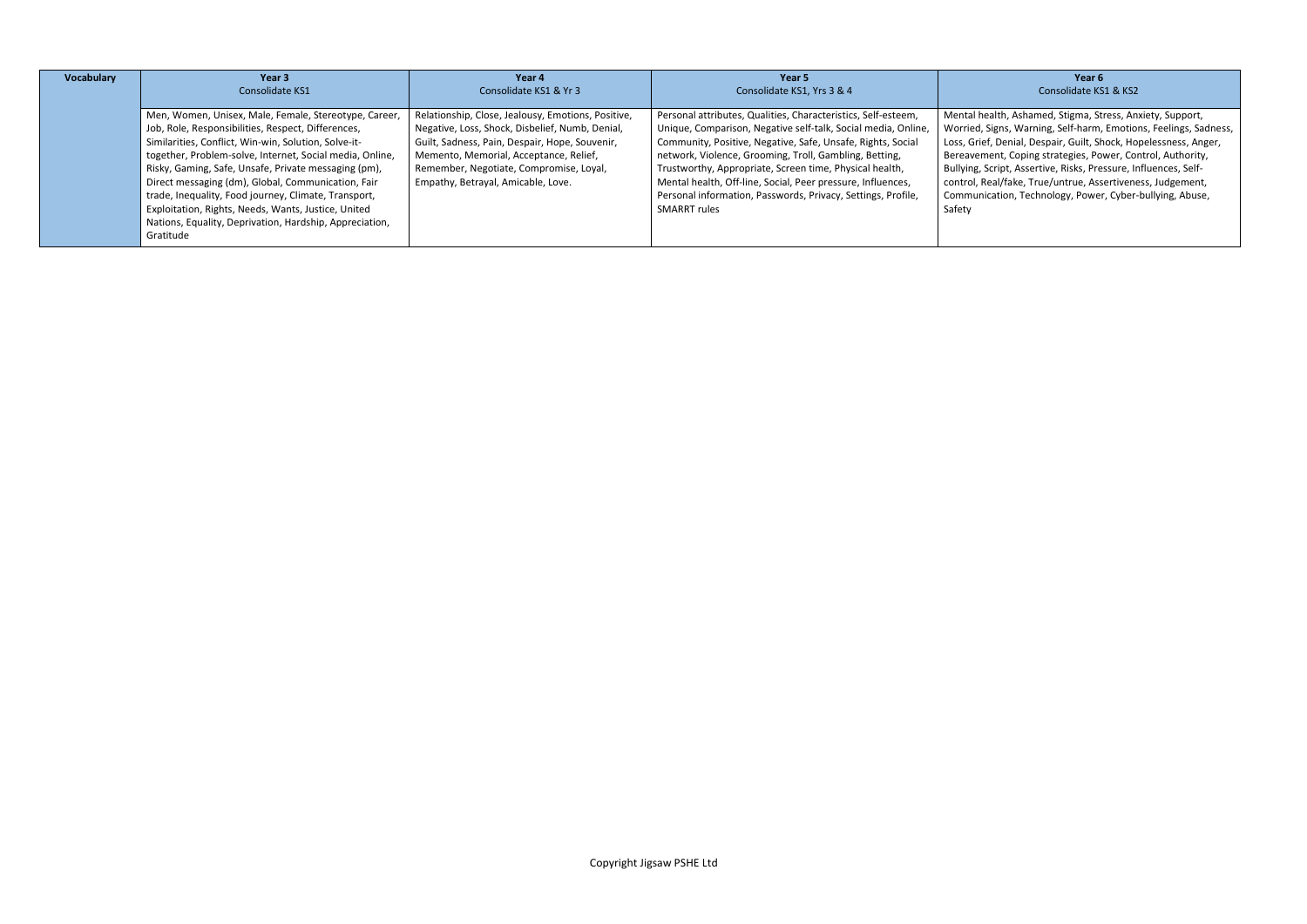**Changing Me Puzzle – Summer 2**

|                                                                                                                                                                                |        | <b>CHANGING INCLUSTS</b> SUMMER L                                                                                                                                                                                              |        |
|--------------------------------------------------------------------------------------------------------------------------------------------------------------------------------|--------|--------------------------------------------------------------------------------------------------------------------------------------------------------------------------------------------------------------------------------|--------|
| Year 3                                                                                                                                                                         | Year 4 | Year 5                                                                                                                                                                                                                         | Year 6 |
| Relationships Education - By end of primary, pupils should know:                                                                                                               |        |                                                                                                                                                                                                                                |        |
|                                                                                                                                                                                |        |                                                                                                                                                                                                                                |        |
| Families and the people who care for me                                                                                                                                        |        |                                                                                                                                                                                                                                |        |
| (R1) that families are important for children growing up because they can give love, security and stability                                                                    |        |                                                                                                                                                                                                                                |        |
|                                                                                                                                                                                |        | (R2) the characteristics of healthy family life, commitment to each other, including in times of difficulty, protection and care for children and other family members, the importance of spending time together and sharing e |        |
|                                                                                                                                                                                |        | (R3) that others' families, either in school or in the wider world, sometimes look different from their family, but that they should respect those differences and know that other children's families are also characterised  |        |
| (R4) that stable, caring relationships, which may be of different types, are at the heart of happy families, and are important for children's security as they grow up         |        |                                                                                                                                                                                                                                |        |
| (R6) how to recognise if family relationships are making them feel unhappy or unsafe, and how to seek help or advice from others if needed.                                    |        |                                                                                                                                                                                                                                |        |
| <b>Caring friendships</b>                                                                                                                                                      |        |                                                                                                                                                                                                                                |        |
|                                                                                                                                                                                |        |                                                                                                                                                                                                                                |        |
| (R7) how important friendships are in making us feel happy and secure, and how people choose and make friends                                                                  |        |                                                                                                                                                                                                                                |        |
|                                                                                                                                                                                |        | (R8) the characteristics of friendships, including mutual respect, truthfulness, trustworthiness, loyalty, kindness, generosity, trust, sharing interests and experiences and support with problems and difficulties           |        |
| (R9) that healthy friendships are positive and welcoming towards others, and do not make others feel lonely or excluded.                                                       |        |                                                                                                                                                                                                                                |        |
| <b>Respectful relationships</b>                                                                                                                                                |        |                                                                                                                                                                                                                                |        |
| (R13) practical steps they can take in a range of different contexts to improve or support respectful relationships                                                            |        |                                                                                                                                                                                                                                |        |
| (R15) the importance of self-respect and how this links to their own happiness                                                                                                 |        |                                                                                                                                                                                                                                |        |
|                                                                                                                                                                                |        | (R16) that in school and in wider society they can expect to be treated with respect by others, and that in turn they should show due respect to others, including those in positions of authority                             |        |
| (R18) what a stereotype is, and how stereotypes can be unfair, negative or destructive                                                                                         |        |                                                                                                                                                                                                                                |        |
| (R19) the importance of permission seeking and giving in relationships with friends, peers and adults.                                                                         |        |                                                                                                                                                                                                                                |        |
| <b>Being safe</b>                                                                                                                                                              |        |                                                                                                                                                                                                                                |        |
| (R25) what sorts of boundaries are appropriate in friendships with peers and others (including in a digital context)                                                           |        |                                                                                                                                                                                                                                |        |
| (R26) about the concept of privacy and the implications of it for both children and adults; including that it is not always right to keep secrets if they relate to being safe |        |                                                                                                                                                                                                                                |        |
| (R27) that each person's body belongs to them, and the differences between appropriate and inappropriate or unsafe physical, and other, contact                                |        |                                                                                                                                                                                                                                |        |
| (R29) how to recognise and report feelings of being unsafe or feeling bad about any adult                                                                                      |        |                                                                                                                                                                                                                                |        |
| (R30) how to ask for advice or help for themselves or others, and to keep trying until they are heard                                                                          |        |                                                                                                                                                                                                                                |        |
| (R31) how to report concerns or abuse, and the vocabulary and confidence needed to do so                                                                                       |        |                                                                                                                                                                                                                                |        |
| (R32) where to get advice e.g. family, school and/or other sources.                                                                                                            |        |                                                                                                                                                                                                                                |        |
|                                                                                                                                                                                |        |                                                                                                                                                                                                                                |        |
| Physical Health and Well-Being - By end of primary, pupils should know:                                                                                                        |        |                                                                                                                                                                                                                                |        |
| <b>Mental well-being</b>                                                                                                                                                       |        |                                                                                                                                                                                                                                |        |
| (H1) that mental well-being is a normal part of daily life, in the same way as physical health                                                                                 |        |                                                                                                                                                                                                                                |        |
|                                                                                                                                                                                |        | (H2) that there is a normal range of emotions (e.g. happiness, sadness, anger, fear, surprise, nervousness) and scale of emotions that all humans experience in relation to different experiences and situations               |        |
|                                                                                                                                                                                |        |                                                                                                                                                                                                                                |        |
| (H3) how to recognise and talk about their emotions, including having a varied vocabulary of words to use when talking about their own and others' feelings                    |        |                                                                                                                                                                                                                                |        |
| (H4) how to judge whether what they are feeling and how they are behaving is appropriate and proportionate                                                                     |        |                                                                                                                                                                                                                                |        |
| (H5) the benefits of physical exercise, time outdoors, community participation, voluntary and service-based activity on mental well-being and happiness                        |        |                                                                                                                                                                                                                                |        |
| (H6) simple self-care techniques, including the importance of rest, time spent with friends and family and the benefits of hobbies and interests                               |        |                                                                                                                                                                                                                                |        |
| (H7) isolation and loneliness can affect children and that it is very important for children to discuss their feelings with an adult and seek support                          |        |                                                                                                                                                                                                                                |        |
| (H8) that bullying (including cyberbullying) has a negative and often lasting impact on mental well-being                                                                      |        |                                                                                                                                                                                                                                |        |
|                                                                                                                                                                                |        | (H9) where and how to seek support (including recognising the triggers for seeking support), including whom in school they should speak to if they are worried about their own or someone else's mental well-being or ability  |        |
| emotions (including issues arising online)                                                                                                                                     |        |                                                                                                                                                                                                                                |        |
|                                                                                                                                                                                |        | (H10) it is common for people to experience mental ill health. For many people who do, the problems can be resolved if the right support is made available, especially if accessed early enough.                               |        |
|                                                                                                                                                                                |        |                                                                                                                                                                                                                                |        |

s mental well-being or ability to control their

# **Changing adolescent body**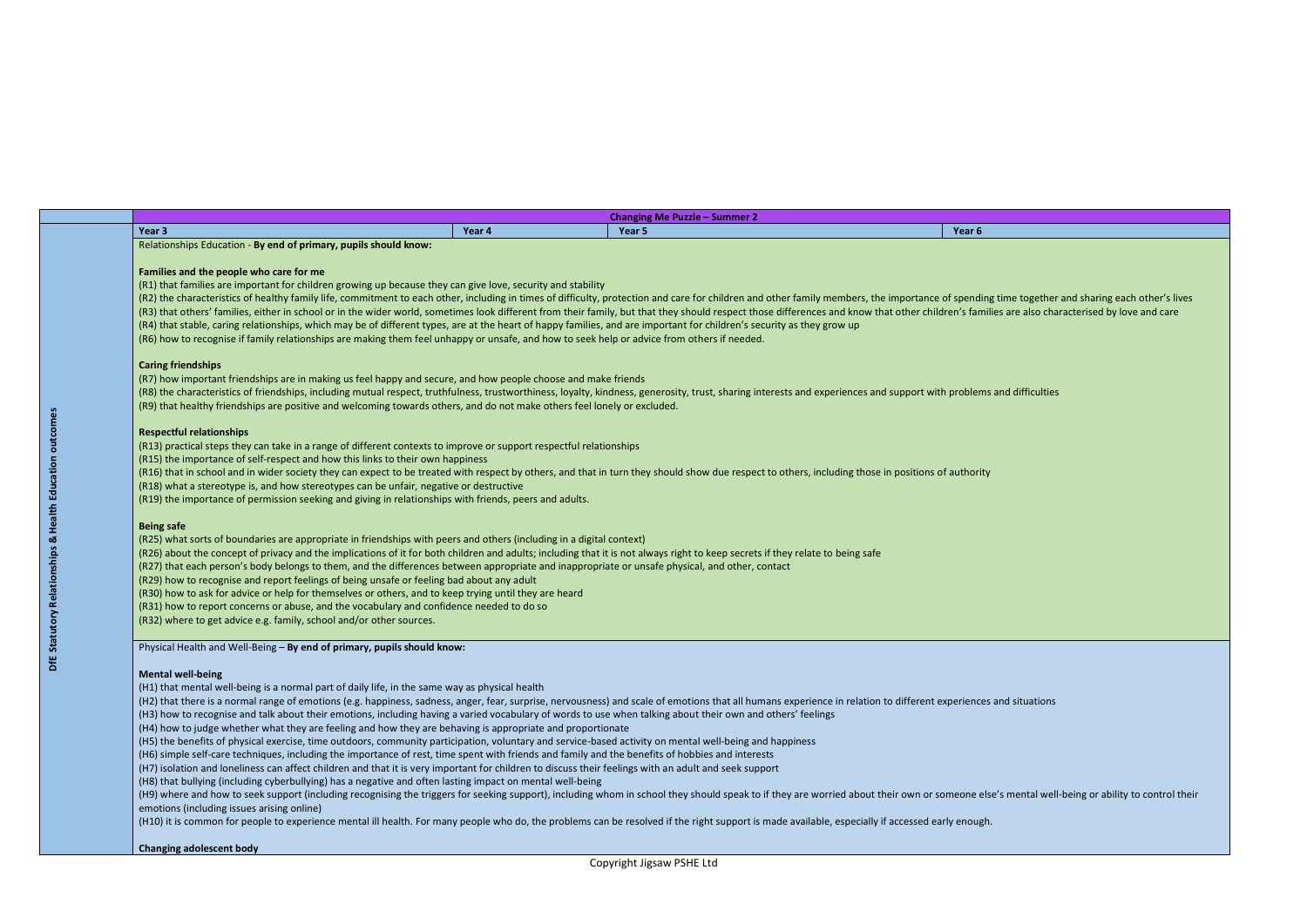uzzle, the children learn about puberty in boys and the changes that will happen; they reflect on how about these changes. The children also learn about and the stages of development of a baby, starting ption. They explore what it means to be being y attracted to someone and the effect this can have e relationship. They learn about different

hips and the importance of mutual respect and not ng/being pressured into doing something that they int to. The children also learn about self-esteem, why ortant and ways to develop it. Finally, they look at sition to secondary school (or next class) and what looking forward to/are worried about and how they are themselves mentally.

|                                                               | (H34) key facts about puberty and the changing adolescent body, particularly from age 9 through to age 11, including physical and emotional changes<br>(H35) about menstrual well-being including the key facts about the menstrual cycle.                                                                                                                                                                                                                                                                                                                                                                                                                                                                                                                                                                                                                                                                                                             |                                                                                                                                                                                                                                                                                                                                                                                                                                                                                                                                                                                                                                                                                                                                               |                                                                                                                                                                                                                                                                                                                                                                                                                                                                                                                                                                                                                                                                                                                                                                                                                                                                                                                                                                                                                                                                                                                                                                                                                                                                                                                                                                                                                                |                                                                                                                                                                                                                                                                                                                                                                                                                                                                                                                                            |
|---------------------------------------------------------------|--------------------------------------------------------------------------------------------------------------------------------------------------------------------------------------------------------------------------------------------------------------------------------------------------------------------------------------------------------------------------------------------------------------------------------------------------------------------------------------------------------------------------------------------------------------------------------------------------------------------------------------------------------------------------------------------------------------------------------------------------------------------------------------------------------------------------------------------------------------------------------------------------------------------------------------------------------|-----------------------------------------------------------------------------------------------------------------------------------------------------------------------------------------------------------------------------------------------------------------------------------------------------------------------------------------------------------------------------------------------------------------------------------------------------------------------------------------------------------------------------------------------------------------------------------------------------------------------------------------------------------------------------------------------------------------------------------------------|--------------------------------------------------------------------------------------------------------------------------------------------------------------------------------------------------------------------------------------------------------------------------------------------------------------------------------------------------------------------------------------------------------------------------------------------------------------------------------------------------------------------------------------------------------------------------------------------------------------------------------------------------------------------------------------------------------------------------------------------------------------------------------------------------------------------------------------------------------------------------------------------------------------------------------------------------------------------------------------------------------------------------------------------------------------------------------------------------------------------------------------------------------------------------------------------------------------------------------------------------------------------------------------------------------------------------------------------------------------------------------------------------------------------------------|--------------------------------------------------------------------------------------------------------------------------------------------------------------------------------------------------------------------------------------------------------------------------------------------------------------------------------------------------------------------------------------------------------------------------------------------------------------------------------------------------------------------------------------------|
| <b>Puzzle Overview</b>                                        | Year 3                                                                                                                                                                                                                                                                                                                                                                                                                                                                                                                                                                                                                                                                                                                                                                                                                                                                                                                                                 | Year 4                                                                                                                                                                                                                                                                                                                                                                                                                                                                                                                                                                                                                                                                                                                                        | Year 5                                                                                                                                                                                                                                                                                                                                                                                                                                                                                                                                                                                                                                                                                                                                                                                                                                                                                                                                                                                                                                                                                                                                                                                                                                                                                                                                                                                                                         | Year 6                                                                                                                                                                                                                                                                                                                                                                                                                                                                                                                                     |
| <b>Changing Me</b>                                            | This Puzzle begins learning about babies and what they need to<br>grow and develop including parenting. Children are taught that it is<br>usually the female that carries the baby in nature. This leads onto<br>lessons where puberty is introduced. Children first look at the<br>outside body changes in males and females. They learn that puberty<br>is a natural part of growing up and that it is a process for getting<br>their bodies ready to make a baby when grown-up. Inside body<br>changes are also taught. Children learn that females have eggs (ova)<br>in their ovaries and these are released monthly. If unfertilised by a<br>male's sperm, it passes out of the body as a period. Sexual<br>intercourse and the birth of the baby are not taught in this year<br>group. Children discuss how they feel about puberty and growing up<br>and there are opportunities for them to seek reassurance if anything<br>is worrying them. | In this Puzzle, bodily changes at puberty are revisited<br>with some additional vocabulary, particularly around<br>menstruation. Sanitary health is taught, including<br>introducing pupils to different sanitary and personal<br>hygiene products. Conception and sexual intercourse<br>are introduced in simple terms so the children<br>understand that a baby is formed by the joining of an<br>ovum and sperm. They also learn that the ovum and<br>sperm carry genetic information that carry personal<br>characteristics. The Puzzle ends by looking at the<br>feelings associated with change and how to manage<br>these. Children are introduced to Jigsaw's Circle of<br>change model as a strategy for managing future<br>changes. | In this Puzzle, the children revisit self-esteem,<br>self-image and body image. They learn that we all<br>have perceptions about ourselves and others, and<br>these may be right or wrong. They also reflect on<br>how social media and the media can promote<br>unhelpful comparison and how to manage this.<br>Puberty is revisited in further detail, explaining<br>bodily changes in males and females. Sexual<br>intercourse is explained in slightly more detail<br>than in the previous year. Children are<br>encouraged to ask questions and seek<br>clarification about anything they don't<br>understand. Further details about pregnancy are<br>introduced including some facts about the<br>development of the foetus and some simple<br>explanation about alternative ways of conception,<br>e.g. IVF. Children learn that having a baby is a<br>personal choice. Details of contraceptive options<br>and methods are not taught as this is not age-<br>appropriate. Reasons why people choose to be in<br>a romantic relationship and choose to have a<br>baby are also explored. Children look at what<br>becoming a teenager means for them with an<br>increase in freedom, rights and responsibilities.<br>They also consider the perceptions that surround<br>teenagers and reflect whether they are always<br>accurate, e.g. teenagers are always moody; all<br>teenagers have a boyfriend/girlfriend, etc. | In this Puzzle, the children learn a<br>girls and the changes that will hap<br>they feel about these changes. Th<br>childbirth and the stages of develo<br>at conception. They explore what<br>physically attracted to someone a<br>upon the relationship. They learn<br>relationships and the importance<br>pressuring/being pressured into d<br>don't want to. The children also le<br>it is important and ways to develo<br>the transition to secondary school<br>they are looking forward to/are w<br>can prepare themselves mentally. |
| <b>Taught</b><br>knowledge<br>(Key objectives<br>are in bold) | Know that the male and female body needs to change at<br>$\bullet$<br>puberty so their bodies can make babies when they are<br>adults<br>Know some of the outside body changes that happen<br>$\bullet$<br>during puberty<br>Know some of the changes on the inside that happen<br>during puberty<br>Know that in animals and humans lots of changes happen<br>$\bullet$<br>between conception and growing up<br>Know that in nature it is usually the female that carries the<br>baby<br>Know that in humans a mother carries the baby in her<br>uterus (womb) and this is where it develops<br>Know that babies need love and care from their<br>parents/carers<br>Know some of the changes that happen between being a<br>$\bullet$<br>baby and a child                                                                                                                                                                                             | Know that personal characteristics are<br>inherited from birth parents and this is<br>brought about by an ovum joining with a<br>sperm<br>Know that babies are made by a sperm<br>joining with an ovum<br>Know the names of the different internal<br>and external body parts that are needed to<br>make a baby<br>Know how the female and male body<br>change at puberty<br>Know that change can bring about a range<br>of different emotions<br>Know that personal hygiene is important<br>during puberty and as an adult<br>Know that change is a normal part of life and<br>that some cannot be controlled and have to<br>be accepted                                                                                                     | Know how girls' and boys' bodies<br>change during puberty and understand<br>the importance of looking after<br>themselves physically and emotionally<br>Know that sexual intercourse can lead<br>to conception<br>Know that some people need help to<br>conceive and might use IVF<br>Know that becoming a teenager<br>involves various changes and also brings<br>growing responsibility<br>Know what perception means and that<br>perceptions<br>can be right or wrong                                                                                                                                                                                                                                                                                                                                                                                                                                                                                                                                                                                                                                                                                                                                                                                                                                                                                                                                                       | Know how girls' and boys<br>puberty and understand<br>after themselves physica<br>Know how a baby develo<br>through the nine month:<br>is born<br><b>Know how being physica</b><br>changes the nature of th<br>Know the importance of<br>can do to develop it<br>Know what they are look<br>they are worried about w<br>transition to secondary so<br>class                                                                                                                                                                                |

• Know how girls' and boys' bodies change during puberty and understand the importance of looking after themselves physically and emotionally

• **Know how a baby develops from conception through the nine months of pregnancy and how it is born** 

• **Know how being physically attracted to someone changes the nature of the relationship**

• **Know the importance of self-esteem and what they can do to develop it** 

• Know what they are looking forward to and what they are worried about when thinking about transition to secondary school/moving to their next class